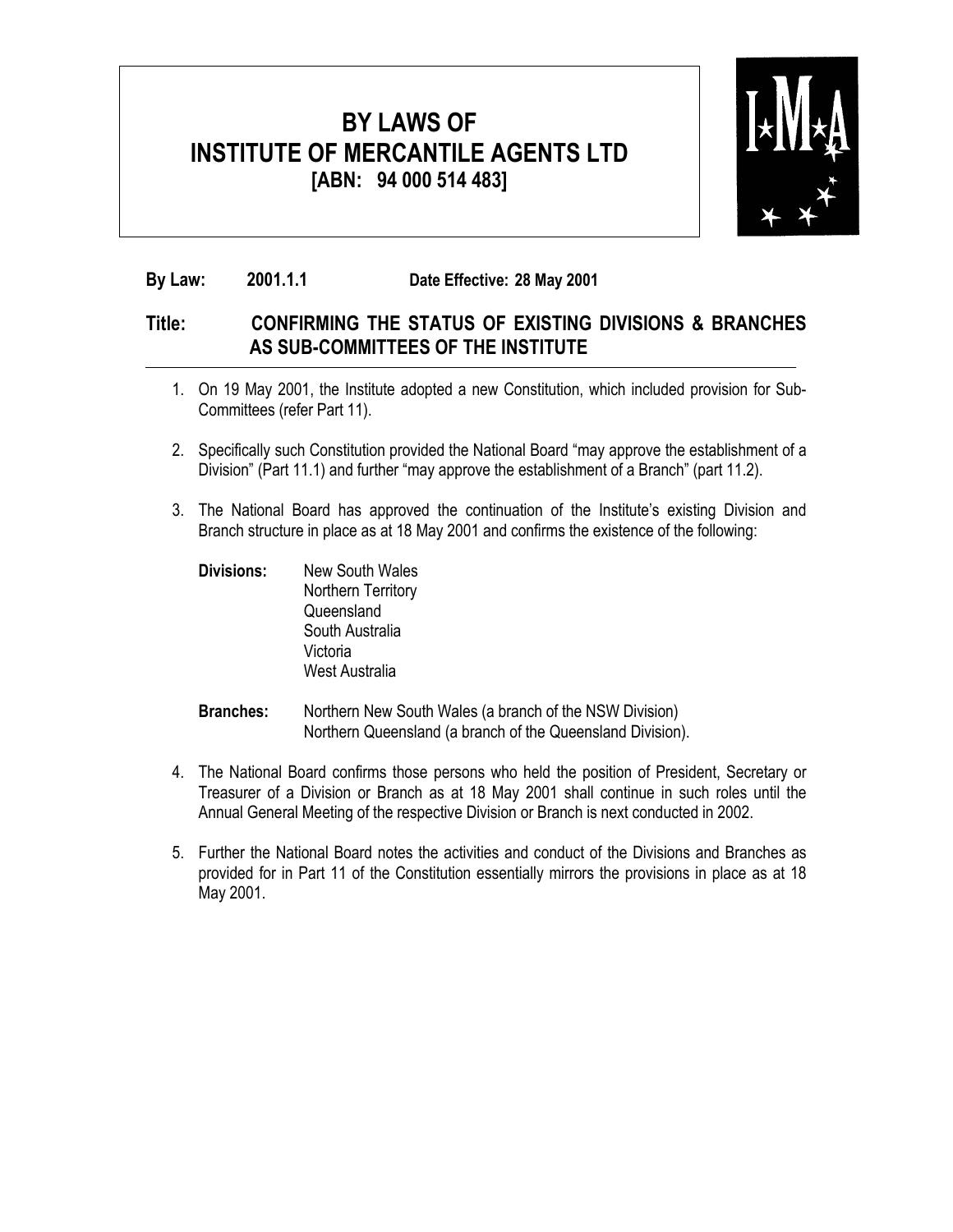

**By Law: 2001.2.1 Date Effective: 15 June 2001**

#### **Title: MEMBERSHIP DESIGNATION**

- 1. A Member of the Institute being a Financial Member in accordance with the provisions of the Institute's Constitution may use whichever of the following words or post-nominals are appropriate to his/her Membership Status.
	- Ordinary Member of the Institute of Mercantile Agents Limited or the letters MIMA; or
	- Licentiate Member of the Institute of Mercantile Agents Limited or the letters LIMA; or
	- Fellow Member of the Institute of Mercantile Agents Limited or the letters FIMA; or
	- Honorary Life Member of the Institute of Mercantile Agents Limited or the letters HLMIMA.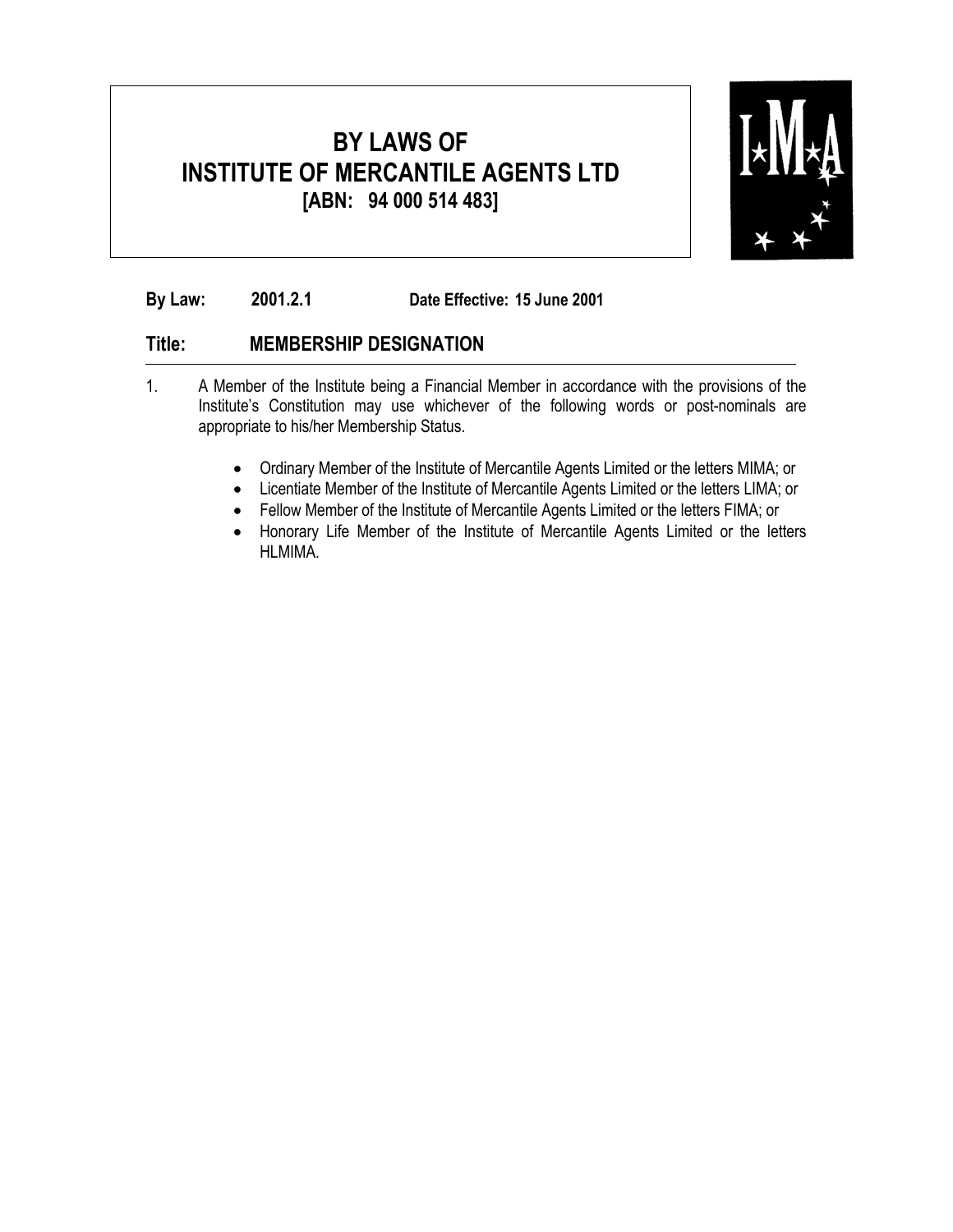

**By Law: 2001.3.1 Date Effective: 15 June 2001**

#### **Title: PAYMENT OF FEES**

- 1. Membership Fees shall be paid annually in advance or by way of instalments pursuant to Part 3.6.
- 2. In the event of a Member electing to pay Membership Fees by instalments provided such instalments are paid by the respective due dates, the Member shall be regarded as a "Financial Member" of the respective Members' Membership Class & entitled to the benefits of such Membership Class, whilst ever the instalments are up to date.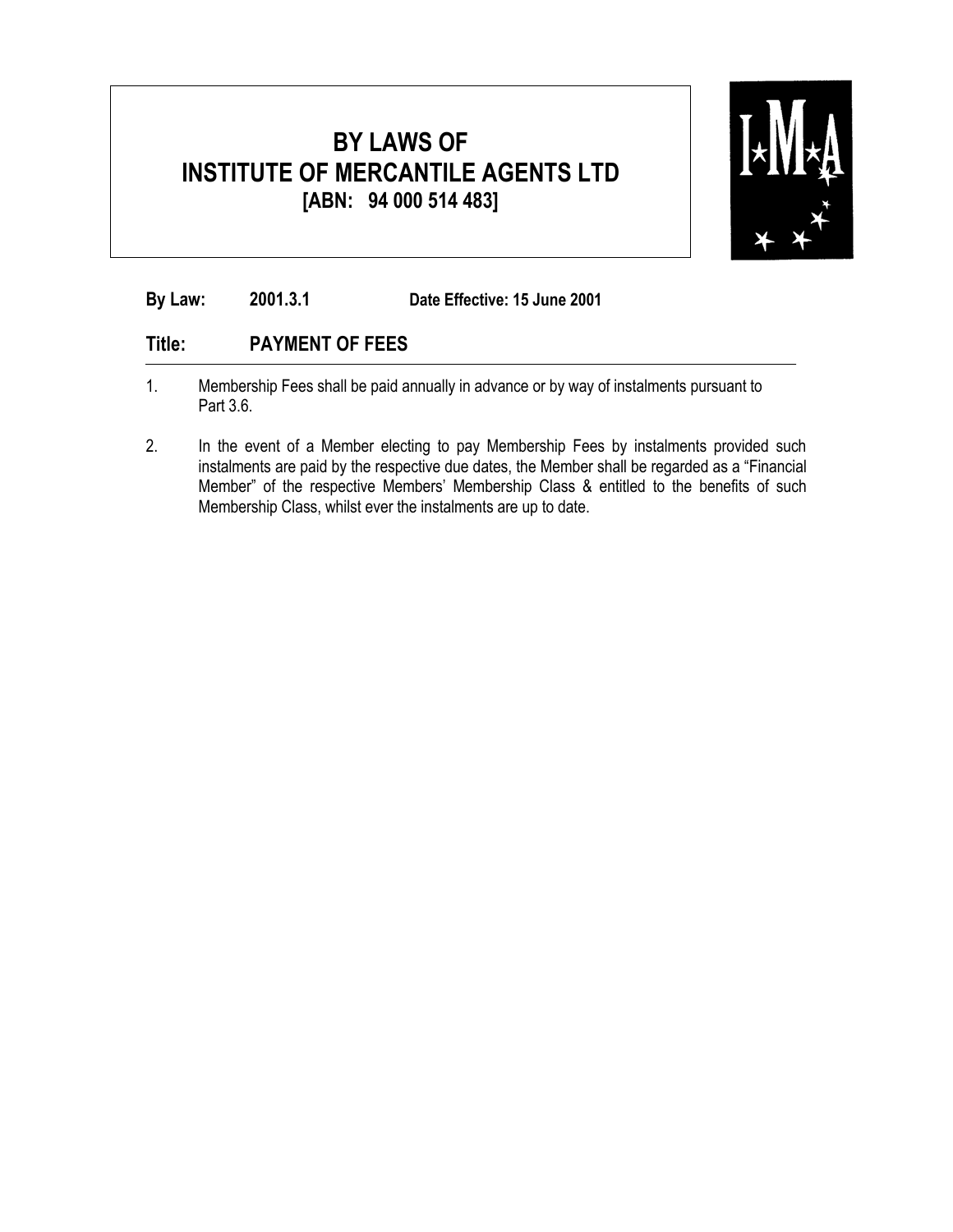

**By Law: 2001.4 .1 Date Effective: 15 June 2001**

#### **Title: MEMBERSHIP REGISTER**

- 1. The National Secretary/ Chief Executive Officer shall keep a Register of Members which shall record all relevant information for member including but not limited to the following:
	- Membership Number;
	- Membership Name;
	- Nominee for any partnership or corporate member;
	- Full contact details;
	- Government business registration numbers;
	- Fields of business operations;
	- Current financial status of membership;
	- Status of usage of services offered by the Institute.
- 2. The Membership Register shall be kept up to date for current financial members only.
- 3. The Membership Register shall be maintained in an electronic format, however, the National Secretary/Chief Executive Officer shall ensure a printed up to date version of the Membership Register is available for inspection upon application by the National Board and Executive Council members.
- 4. An electronic version of the Membership Register dealing with members located within a specific State or Territory shall be distributed on an at least quarterly basis to the respective Divisions of the institute.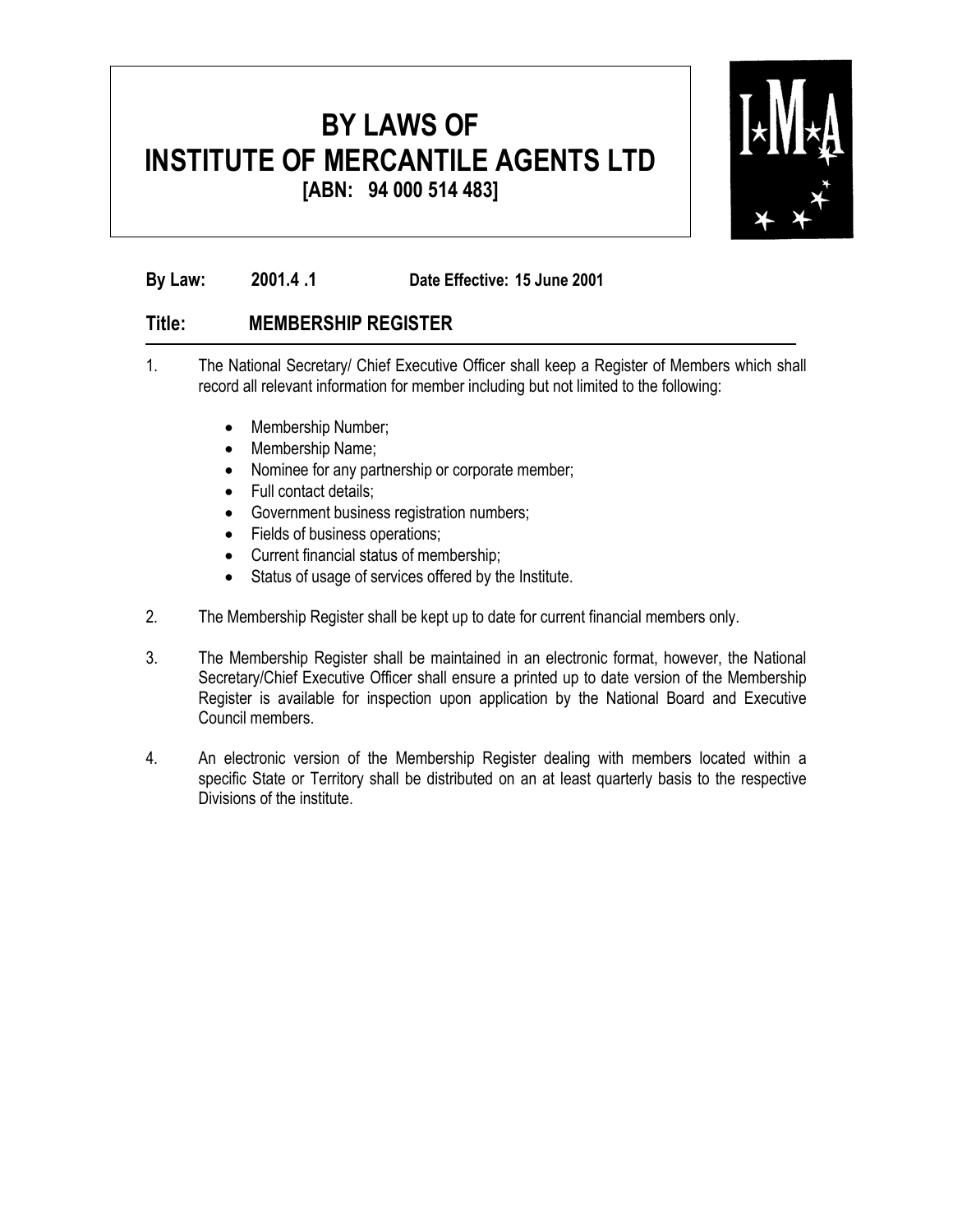

**By Law: 2001.5 .1 Date Effective: 15 June 2001**

#### **Title: CONFLICT OF INTEREST OF DIRECTORS OF NATIONAL BOARD**

- 1. If a Director is directly or indirectly interested in any contract or proposed contract with the Institute: and
- 2. The interest could conflict with the proper performance of the directors duties in relation to the contract or proposed contract:
	- (a) the Director, as soon as practicable after becoming aware of the relevant facts, must declare the nature of the interest to the National Board, and
	- (b) the Director will be disqualified from office in respect of the contract or proposed contract or proposed contract only. The disqualified Director will be unable to exercise any of the rights or benefits conferred to that position by the Institute in relation to the contract or proposed contract.

(2b) above shall not apply if the interest of the Director is properly regarded as not being material by the remainder of the National Board.

3. Any declaration by a Director at a conflict pursuant to 2 above and the subsequent disqualification or otherwise, of the Director determined by the National Board shall be duly minuted.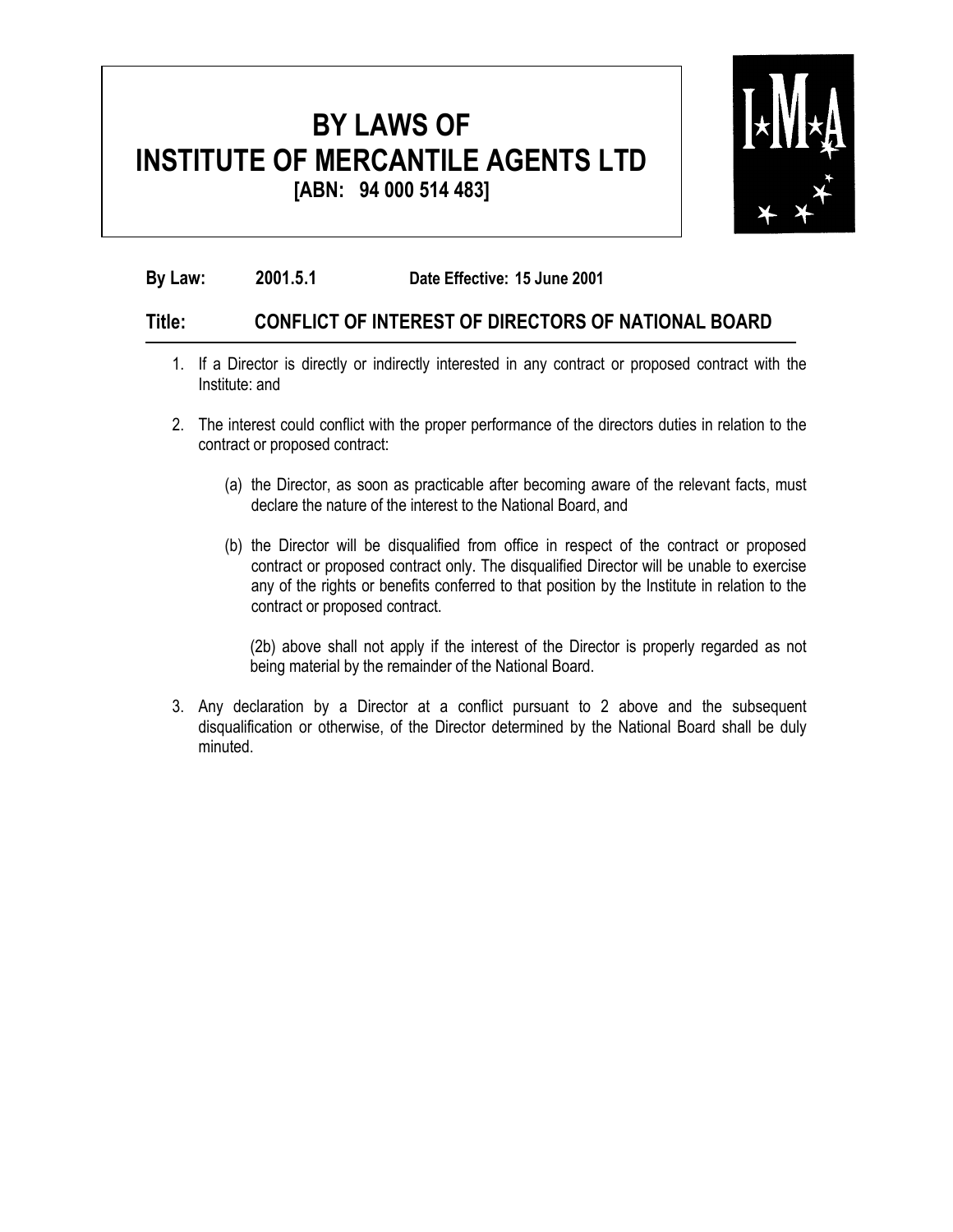

**By Law: 2001.6 .1 Date Effective: 15 June 2001**

#### **Title: ELECTIONS OF NATIONAL BOARD**

Pursuant to Part 5 of the Constitution the procedure for the election of the National Board shall be:

- 1. Such elections shall be conducted In accordance with the provisions of the Institute's Constitution and By-Laws.
- 2. In the absence of the National Secretary/Chief Executive Officer who if present shall be the Returning Officer, the National Board shall appoint a person to be the Returning Officer for elections of the National Board, having regard that any person so appointed will not be a nominee for a position on the National Board nor have a direct conflict of interest for the position(s) being voted on by the Eligible Members.
- 3. The Returning Officer shall chair the Annual General Meeting when the elections are conducted and commence by declaring the various positions vacant and then proceed to conduct the elections.
- 4. The Returning Officer shall ensure only financial Eligible Members exercise a vote in a ballot and ensure only vote per Eligible Member is cast whether in person, by post or proxy.
- 5. The Returning Officer shall ensure the accuracy of the counting of votes recorded in a ballot.
- 6. The Returning Officer shall declare the nominee with the majority of the votes as the successful candidate installed into the elected position.
- 7. The Returning Officer shall ensure all returned voting forms in a ballot are fully destroyed upon a vote to do so by the Board.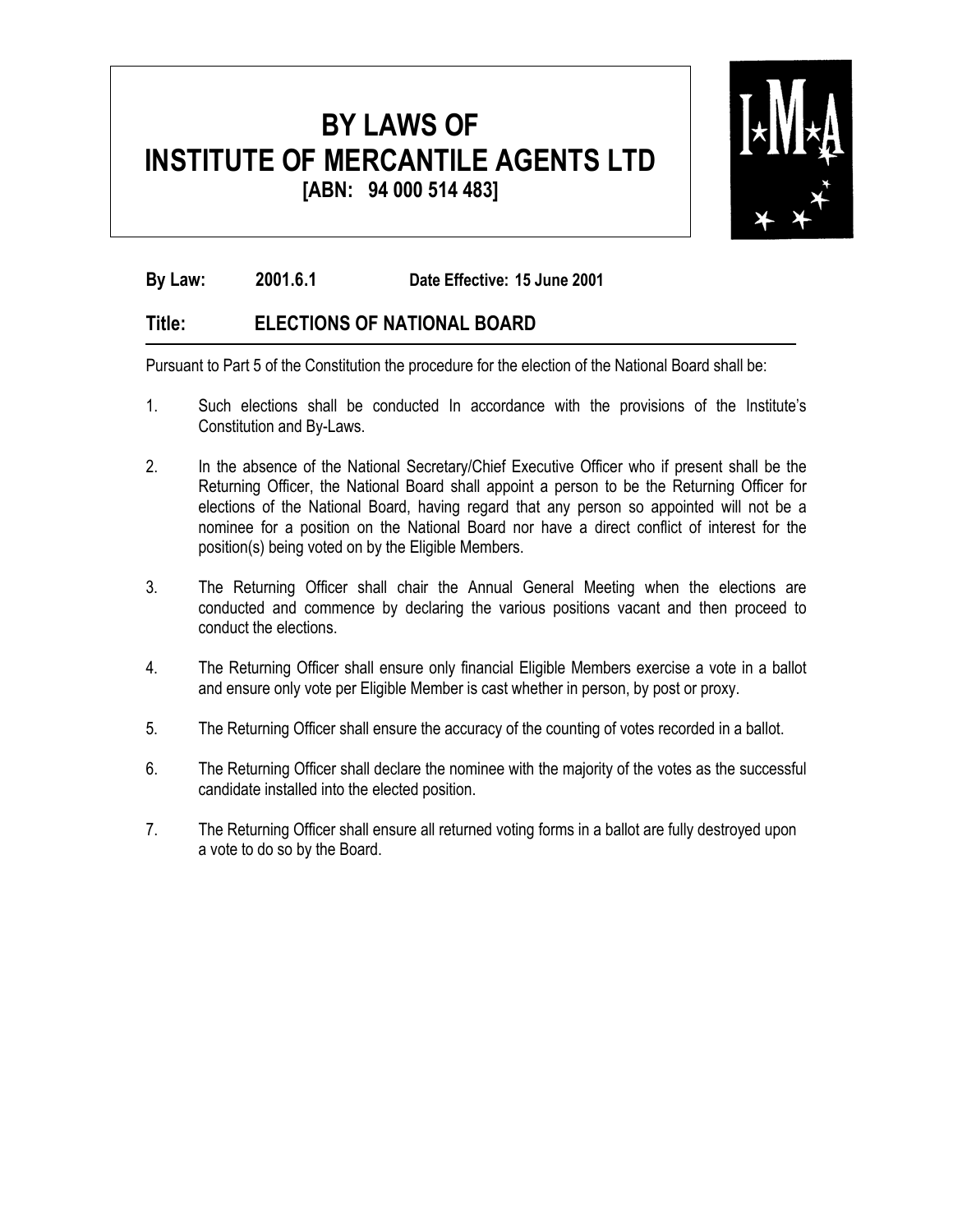

**By Law: 2001.7.1 Date Effective: 15 June 2001**

#### **Title: BOARD NOMINATION FORM**

Pursuant to Part 5.2(e) of the Institute's Constitution the attached style of form shall be utilised for nominations for the election to the National Board.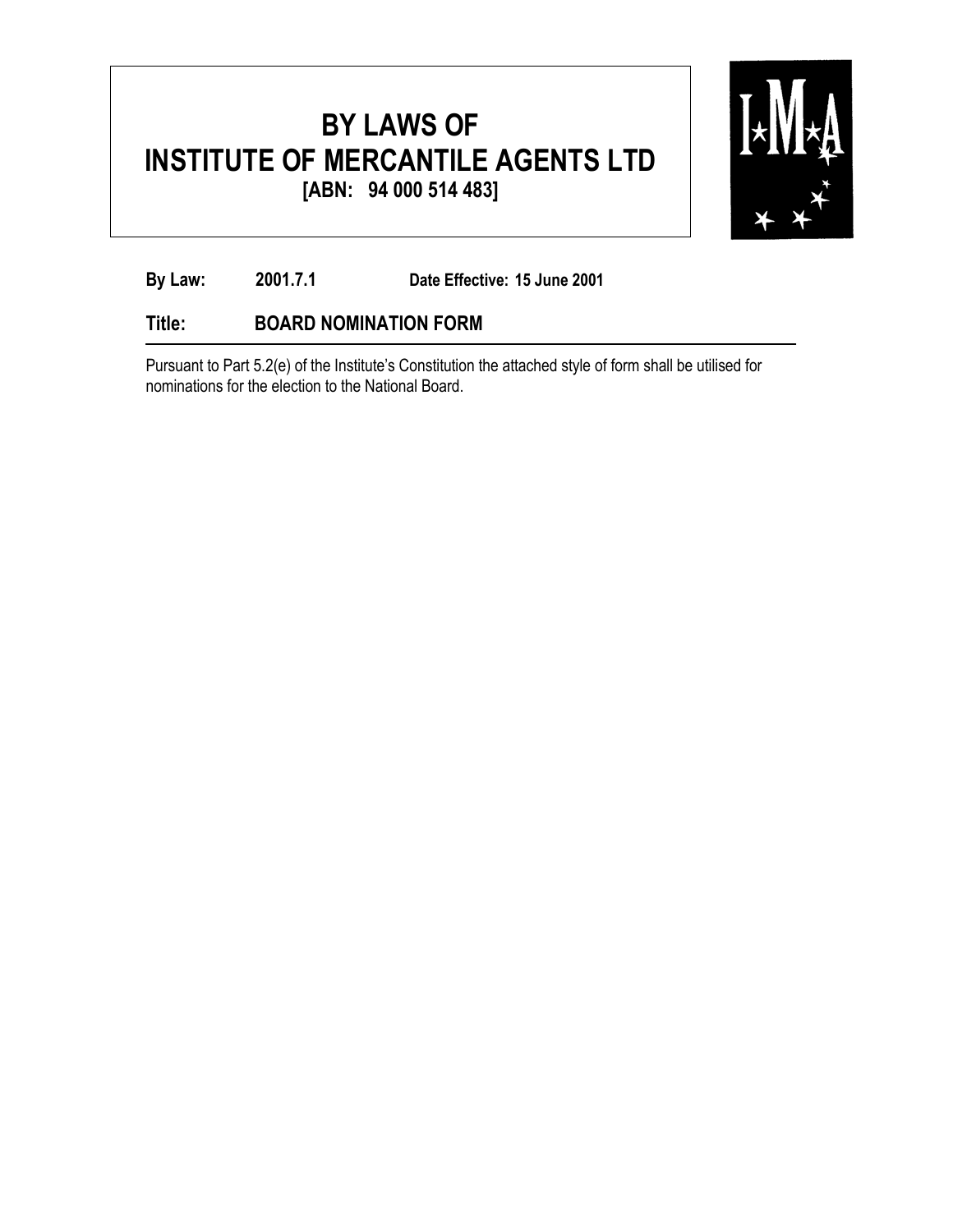### **INSTITUTE OF MERCANTILE AGENTS LTD**

# **Nomination Form**



| I,<br>of<br>hereby nominate<br>for the position of                                                 |                                                                                                                                                |        |                |                |
|----------------------------------------------------------------------------------------------------|------------------------------------------------------------------------------------------------------------------------------------------------|--------|----------------|----------------|
| Signed:                                                                                            | <u> 1989 - Johann Stoff, Amerikaansk politiker (</u>                                                                                           | Dated: | $\sqrt{ }$     | $\sqrt{2}$     |
| Name of nominator:                                                                                 |                                                                                                                                                |        |                |                |
| I,<br>of<br>hereby second the nomination of<br>for the position of<br>Signed:<br>Name of seconder: | <u> 1989 - Johann Barbara, martxa alemaniar a</u><br>the control of the control of the control of the control of the control of the control of | Dated: | $\overline{1}$ | $\overline{1}$ |
| Ι,<br>of<br>hereby consent to being nominated for the position of                                  |                                                                                                                                                |        |                |                |

Signed: Contact Contact Contact Contact Contact Contact Contact Contact Contact Contact Contact Contact Contact Contact Contact Contact Contact Contact Contact Contact Contact Contact Contact Contact Contact Contact Contac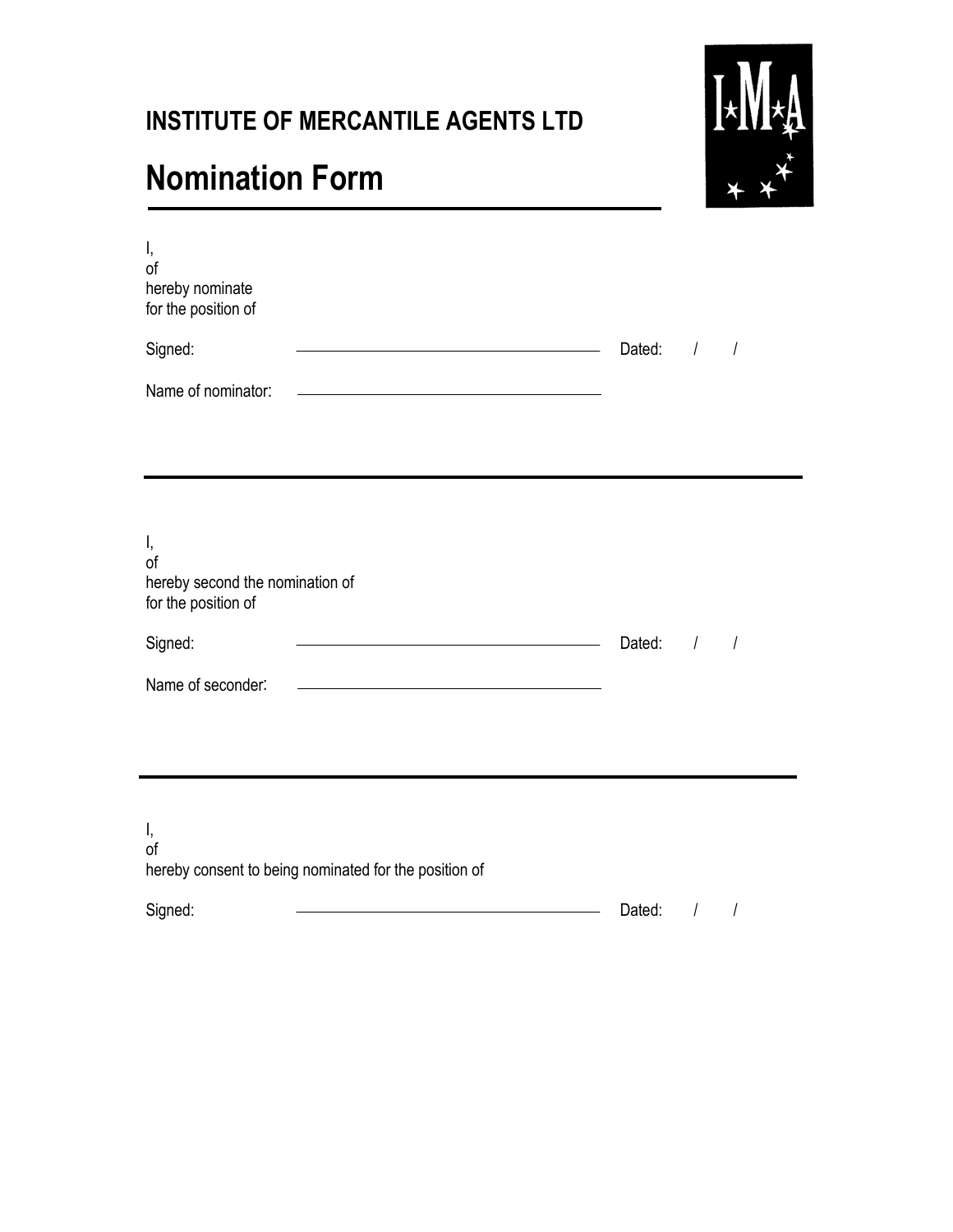

#### **By Law: 2001.8.1 Date Effective: 15 June 2001**

#### **Title: CREATION AND ALTERATION OF BY LAWS**

- 1. Pursuant to Part 5 (6) of the Institute's Constitution the National Board may from time to time make, amend or rescind such By-Laws, rules or regulations not inconsistent with the Constitution as appear to the National Board to be necessary or desirable for the proper management of the affairs of the Institute.
- 2. A By Law when first made shall be given an identifying number based on the following formula:

[Year By Law first made] + [Next Sequential Number for By Laws being first made in such Year] + [The edition of such By Law]

As an example, using such formula, the identifying number for this specific By Law upon creation shall be **2001.1.1.** If the same By Law was amended in say 2002, the identifying number for the amended By Law would be **2001.1.2.**

- 3. When a By Law is created or amended it shall be drafted in appropriate legislative language.
- 4. Pursuant to Part 5(70 of the Institute's Constitution any By Law made, amended or rescinded shall come into effect and be fully operative by the National Board advertising such By Law, rule or regulation in an Institute's publication.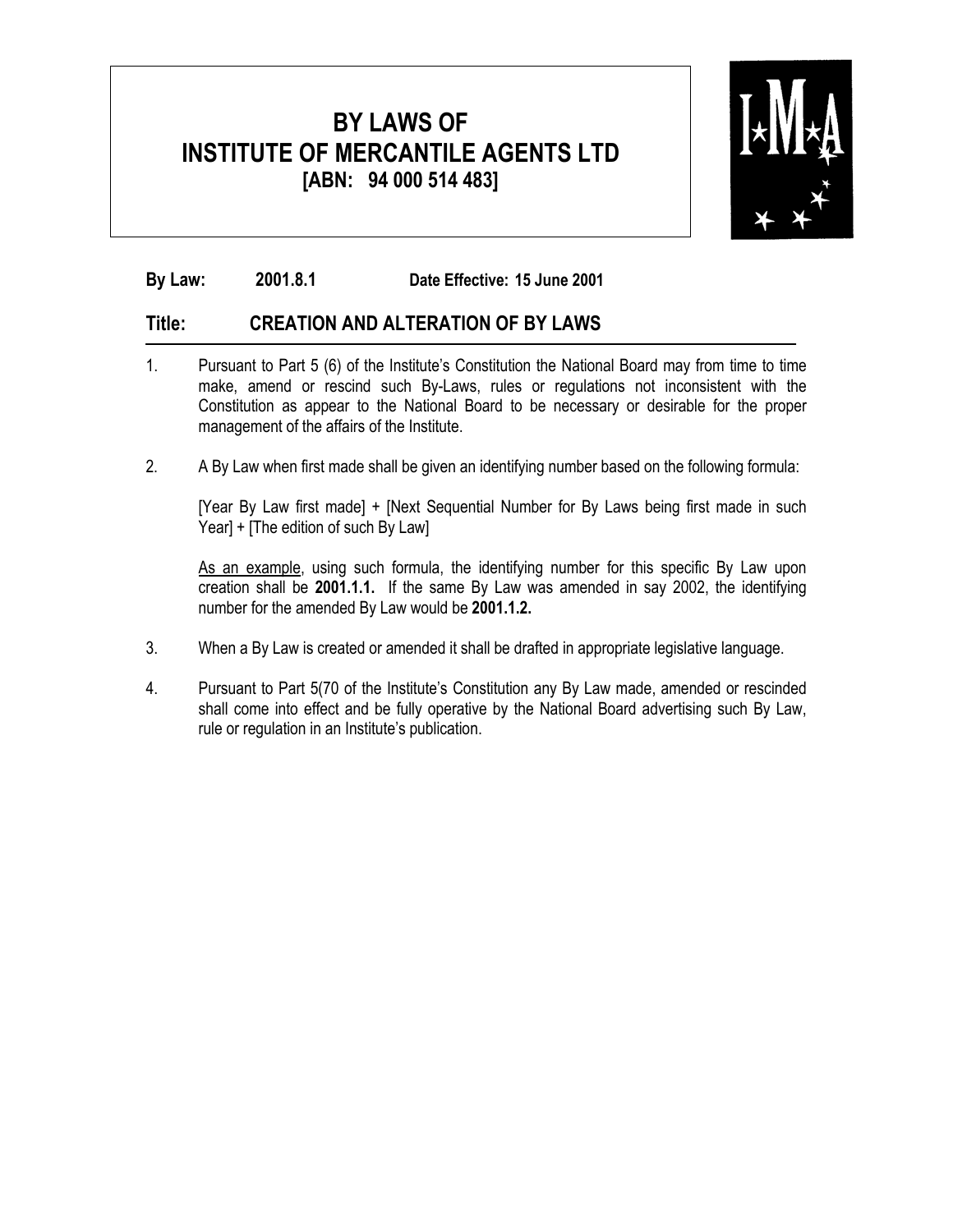

**By Law: 2001.9.1 Date Effective: 15 June 2001**

#### **Title: GENERAL MEETINGS**

Pursuant to Part 6.5 (b) of the Institutes' Constitution shall mean:

1. The number equivalent to five per cent of the Eligible Members of the Institute, must be present in person in order to constitute a quorum for the transaction of the business of a General Meeting.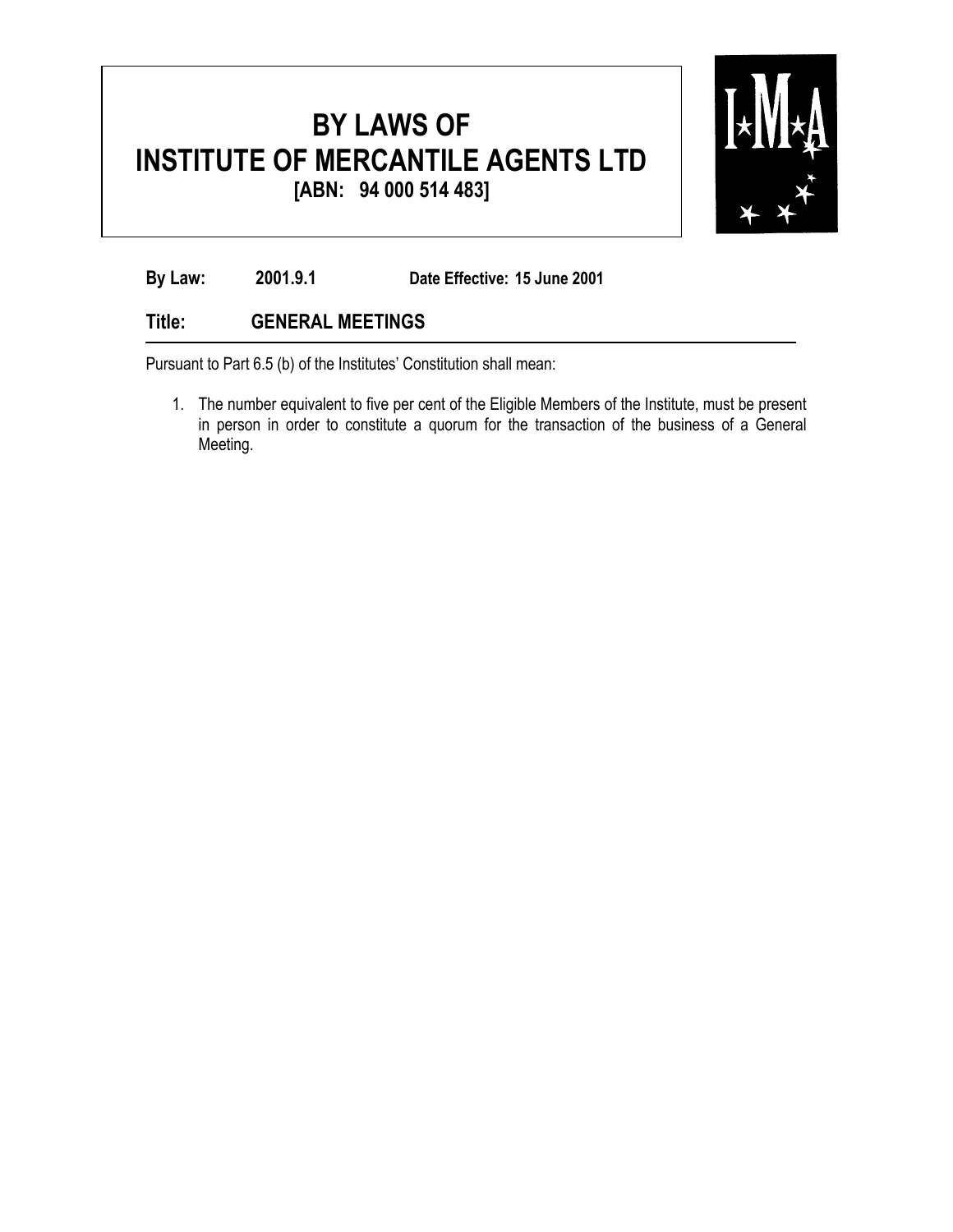

**By Law: 2001.10.1 Date Effective: 15 June 2001**

#### **Title: APPOINTMENT OF PROXIES**

Pursuant to Part 6.11 of the Constitution the Notice Appointing a Proxy to be used by Eligible Members shall be in the style of form annexed hereto.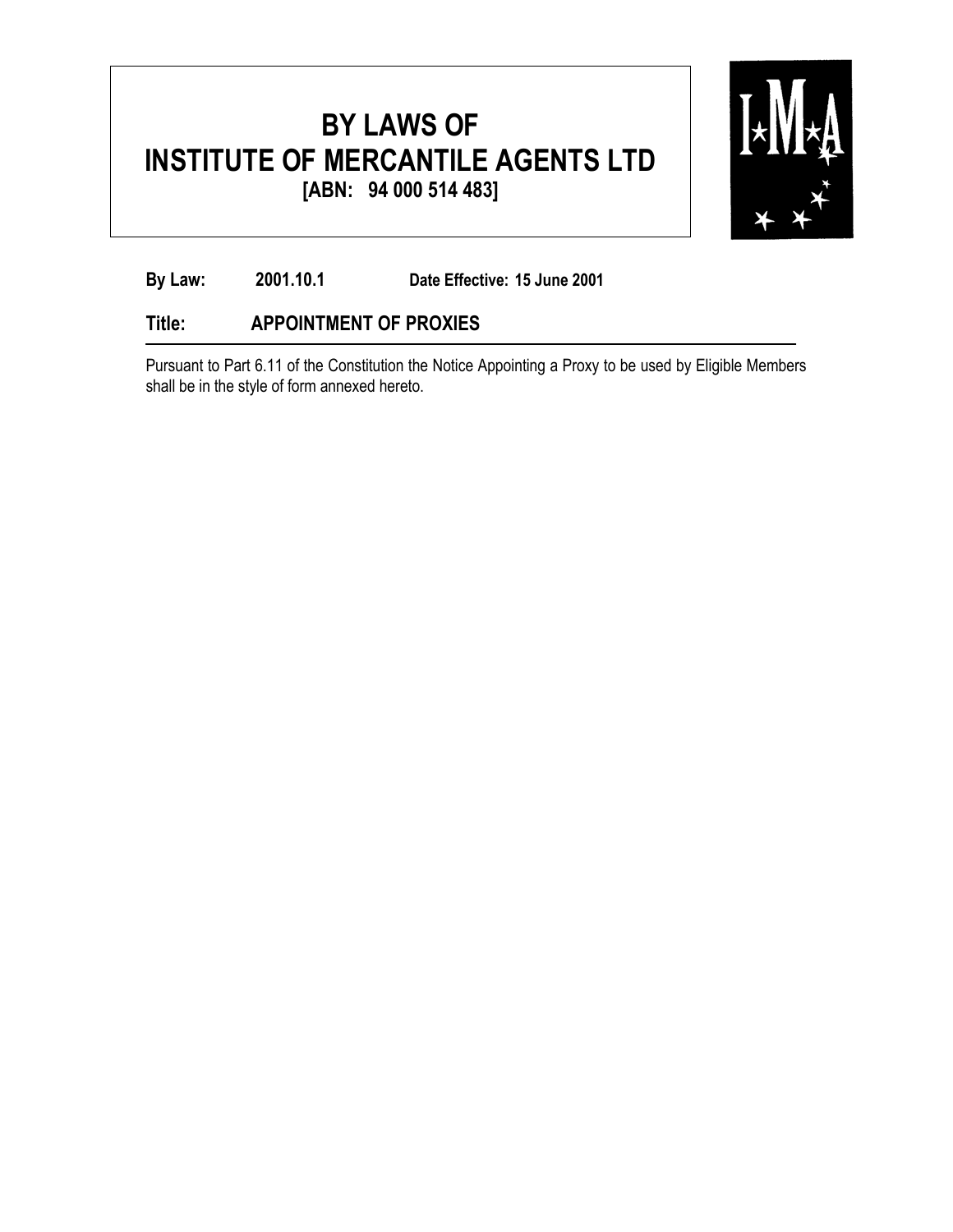#### **INSTITUTE OF MERCANTILE AGENTS LTD**

**[ABN: 94 000 514 483]** 



#### **Notice Appointing a Proxy**

I/we, of being a financial member/members or Honorary Life Member of the Institute of Mercantile Agents Limited, hereby appoint of or, in his absence, of as my/our proxy to vote for me/us on my/our behalf at the Annual General Meeting\* General Meeting\* of the Institute to be held on and at any adjournment of that meeting. \*This proxy is to be used \*in favour of \*against the resolution, Signed this day of 200. \_\_\_\_\_\_\_\_\_\_\_\_\_\_\_\_\_\_\_\_\_\_\_\_\_\_\_\_\_

Name of member:

**\* Strike out whichever is not desired**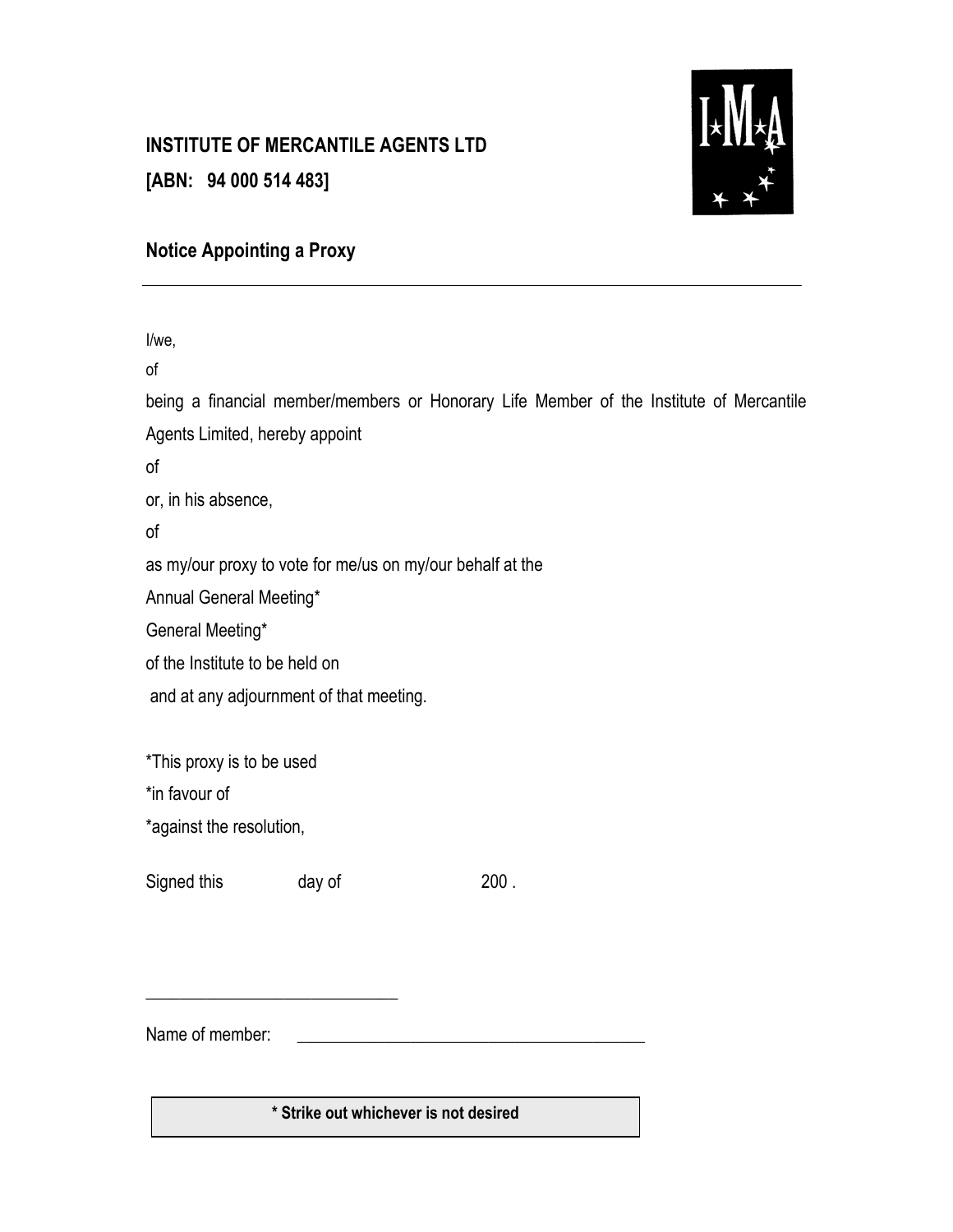

#### **By Law: 2001.11.3 Date Effective: 31 January 2014**

#### **Title: ELECTIONS FOR EXECUTIVES OF SUB COMMITTEES BEING DIVISIONS OR BRANCHES**

Pursuant to Part 11 of the Constitution the process for the election of Executives of Sub Committees being Divisions or Branches shall be:

- 1. In accordance with the Institute's Constitution and By-Laws.
- 2. No person shall be qualified to be a member of an Executive unless such person is an Eligible Member of the Institute (Part 11.4).
- 3. Each Sub Committee being a Division or a Branch shall annually elect an Executive comprising of a President, Vice-President, Honorary Secretary and Honorary Treasurer. Elections shall be conducted by an online ballot managed by the Institute's Executive Director. The closing date for the online ballot for the election of an Executive for each Sub-committee being a Division or Branch each year shall be on a date ["Election Date"] if practicable no later than one month prior to the Institute's Annual General Meeting and as decided by the Institute's Executive Director.
- 4. Nominations for election as a member of an Executive of a Sub Committee shall be made in writing or by email or facsimile transmission to the Institute's Executive Director no later than 30 days prior to the Election Date.

A nomination form to be valid shall bear the signature of the nominee and in a format as detailed in the attached **Sub-committee Nomination Form.**

- 6. In the event there is more than one nomination for any position on the Executive of the Sub Committee, a ballot of all nominations shall be sent by the Institute's Executive Director by email transmission to all Eligible Members of the geographical region represented by the particular Division or Branch not less than 14 days prior to the Election Date.
- 7. The President, Vice-President, Honorary Secretary and Honorary Treasurer shall be elected in that order. A person nominated for any position if unsuccessful, shall if properly nominated for any other position, be eligible for election to that other position.
- 8. The election of all positions where there is more than one proper nomination shall be by ballot.
- 9. The National Secretary/Executive Director shall be the Returning Officer for the purpose of the election of the Executive. The Returning Officer shall not be a nominee for a position on the Executive nor have a direct conflict of interest for the position(s) being voted on by the Eligible Members. The Returning Officer shall ensure only financial Eligible Members exercise a vote in a ballot. Each financial Eligible Member is entitled to exercise one vote only per ballot. The Returning Officer shall ensure the accuracy of the counting of votes recorded in a ballot. The Returning Officer shall declare the nominee with the majority of the votes as the successful candidate installed into the elected position.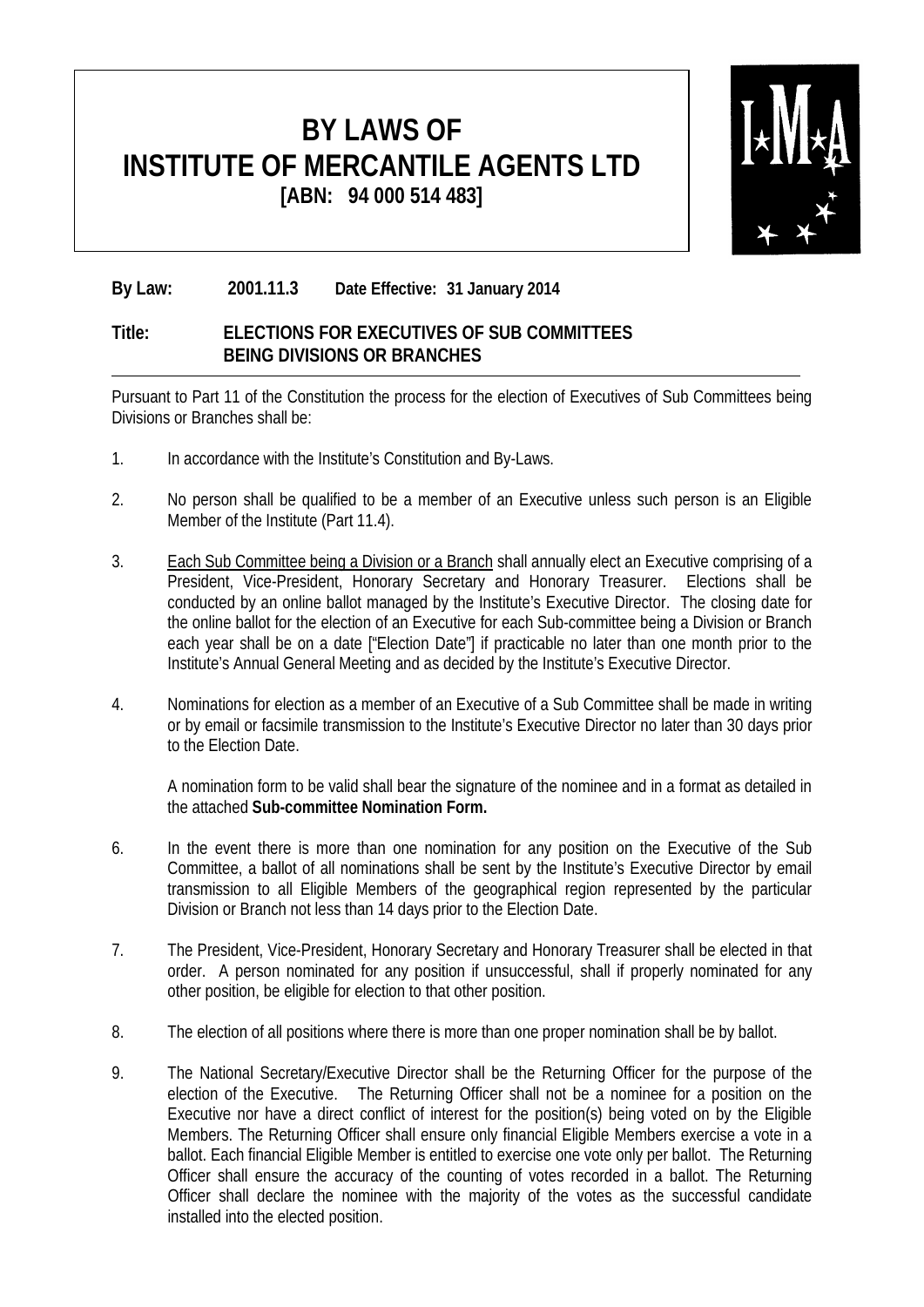### **INSTITUTE OF MERCANTILE AGENTS LTD**

# **Sub-committee Nomination Form**



| $\mathsf{I}_{\mathsf{r}}$<br>0f<br>hereby nominate<br>for the position of |          |  |
|---------------------------------------------------------------------------|----------|--|
| Signed:                                                                   | Dated: / |  |
| Name of nominator:                                                        |          |  |

*[Nomination form must be lodged in writing or by email or facsimile transmission with the IMA's Returning Officer no later than 30 days prior to the Election Date for the Sub-committee.]*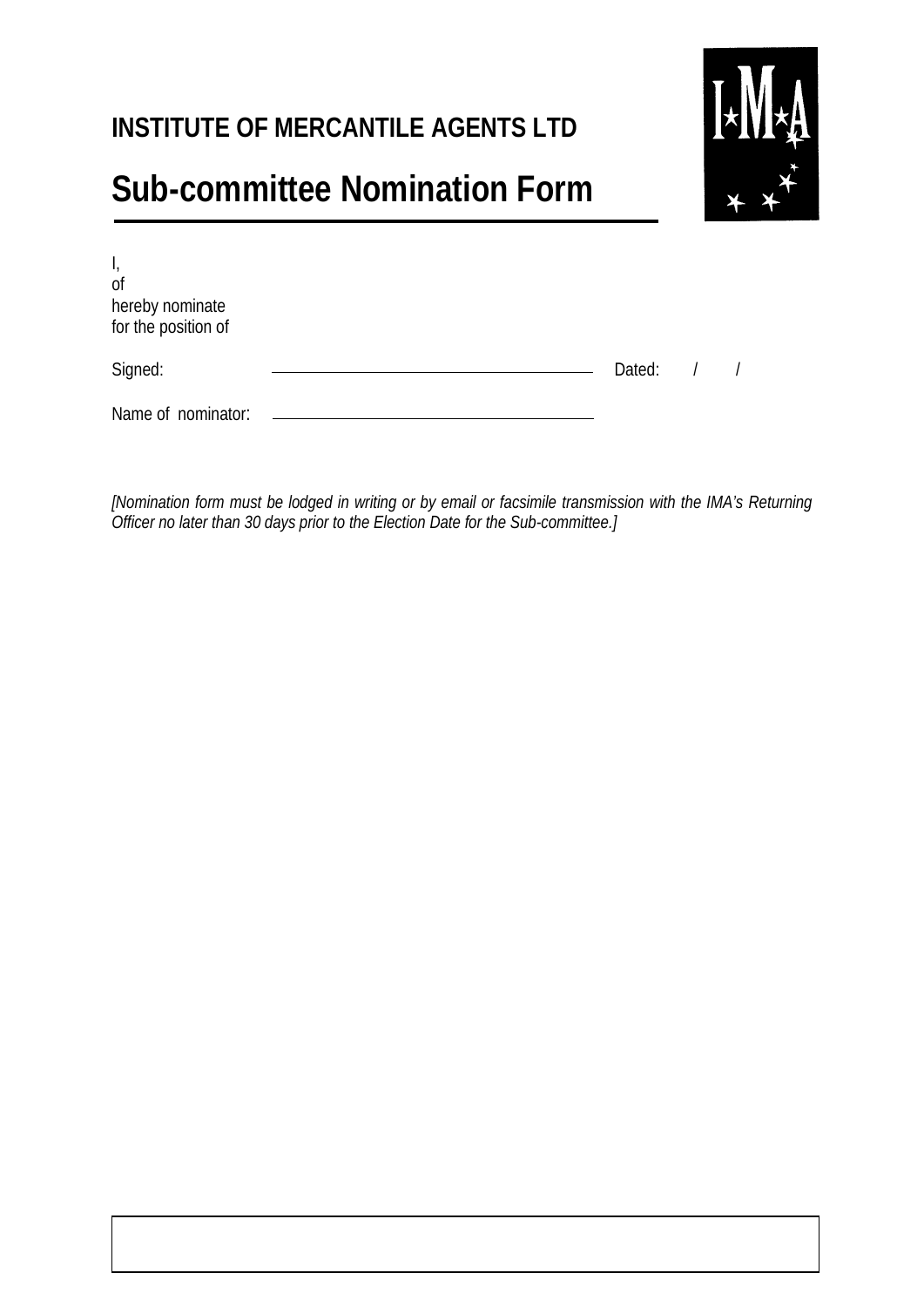

**By Law: 2001.12.1 Date Effective: 15 June 2001**

#### **Title: ELECTIONS FOR EXECUTIVES OF SUB COMMITTEES (NOT BEING DIVISIONS OR BRANCHES)**

Pursuant to Part 11 of the Constitution the process for the election of Executives of Sub Committees not being Divisions or Branches but rather having a function beyond the geographic boundaries of any one Division or Branch shall be:

- 1. In accordance with the Institute's Constitution and By-Laws.
- 2. No person shall be qualified to be a member of an Executive unless such person is an Eligible Member of the Institute (Part 11.4).
- 3. Each Sub Committee not being Divisions or Branches but rather having a function beyond the geographic boundaries of any one Division or Branch shall annually elect an Executive comprising of at least a Presiding Member who shall be known as the Chairperson of the Sub Committee and such other positions as the Sub Committee from time to time determines appropriate. Such elections shall be conducted within the Annual General Meeting of the Institute.
- 4. Nominations for election as a member of an Executive shall be made in writing to the Institute's National Secretary/Chief Executive Officer at least 60 days prior to the date of the Institute's Annual General Meeting. A nomination may be lodged by facsimile transmission to the Institute's National Secretary/Chief Executive Officer provided the original nomination is received by the National Secretary/Chief Executive Officer at least 50 days prior to the Institute's Annual General Meeting.

Such nominations shall be in a similar format to the form used for the election of the National Board as set out in **By-Law 2001.2 "Board Nomination Form"**.

A nomination form to be valid shall bear the signature of 2 Eligible Members of the Institute and also be signed by the nominee.

6. In the event there is more than one nomination for any position on the Executive, a list of all nominations shall be sent by post, facsimile transmission or email transmission or otherwise handed to all Eligible Members not less than 21 days prior to the Institute's Annual General Meeting.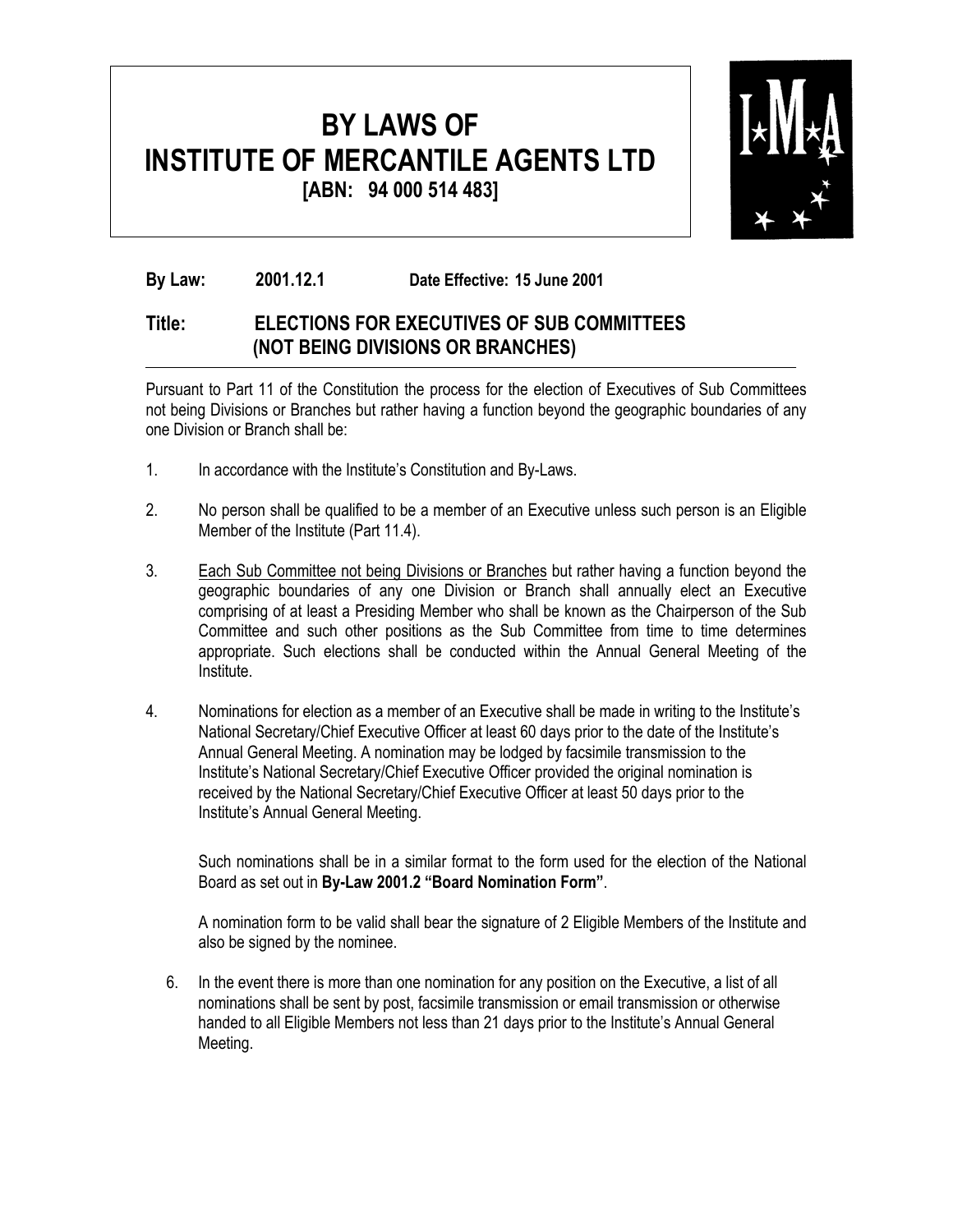Accompanying such listing of nominations shall be instructions and forms to allow Eligible Members to exercise a vote by post or proxy.

Each Eligible Member shall be entitled to appoint a proxy by notice given to the Institute's National Secretary/Chief Executive Officer no later than 24 hours before the time of the Institute's Annual General Meeting in respect of which the proxy is appointed. The notice appointing a proxy must bear the original signature of the Eligible Member – a facsimile, email or photocopy of an original shall not be a valid notice.

A postal vote by an Eligible Member shall be given to the Institute's National Secretary/Chief Executive Officer no later than 24 hours before the time of the Institute's Annual General Meeting at which the ballot is to be taken. The notice of a postal vote must bear the original signature of the Eligible Member – a facsimile, email or photocopy of an original shall not be a valid notice.

- 7. In the absence of sufficient nominations in writing, nominations may be made orally at the Institute's Annual General Meeting with the consent of the nominee.
- 8. The position of Chairperson shall be first elected and thereafter an appropriate order reflecting the seniority of the positions shall be followed and the result of each election announced before any other election is proceeded with. A person nominated for any position if unsuccessful, shall if properly nominated for any other position, be eligible for election to that other position.
- 9. The election of all positions where there is more than one proper nomination shall be by ballot.
- 10. The conduct of the elections at the Institute's Annual General Meeting and the duties of the Returning Officer specifically in respect to the election of Executives of a Sub Committee not being a Division or Branch shall be in accordance with the provisions applying for the election of the National Board as detailed in **By Law 2001.4 "Elections of National Board**".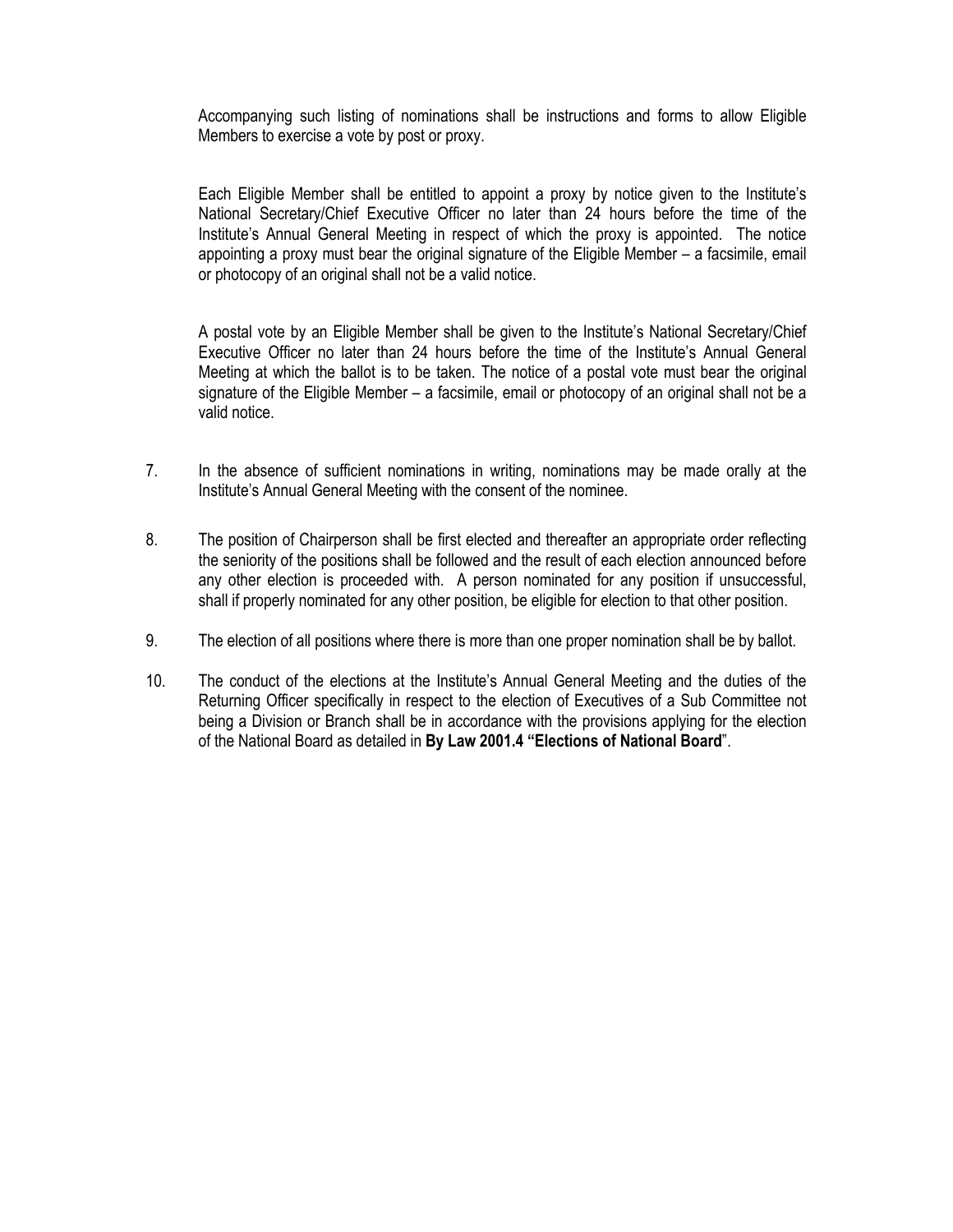

**By Law: 2001.13.1 Date Effective: 15 June 2001**

#### **Title: CASUAL VACANCY OF EXECUTIVE OF A SUB COMMITTEE**

Pursuant to Part 11.7 of the Institute's Constitution:

- 1. A member of the Executive of a Sub Committee shall be ineligible to hold office and his office shall be vacated if:
	- A. He dies;
	- B. He ceases to be a member or the nominee of a member of the Institute;
	- C. He without leave of absence first obtained or unless through sickness or accident absents himself from two (2) consecutive meetings of the Sub Committee;
	- D. His membership fees are overdue for three months and not paid.
	- E. His appointment as nominee of a member is revoked by such member or by the National Board.
	- 2. The remaining Executive of a Sub Committee may appoint a successor to fill any casual vacancy to hold office until the next election at the Institute's Annual General Meeting (or in the case of a Division or Branch at the Sub Committee's Annual General Meeting) and until such appointment is made the continuing members of the Sub Committee shall act notwithstanding such vacancy.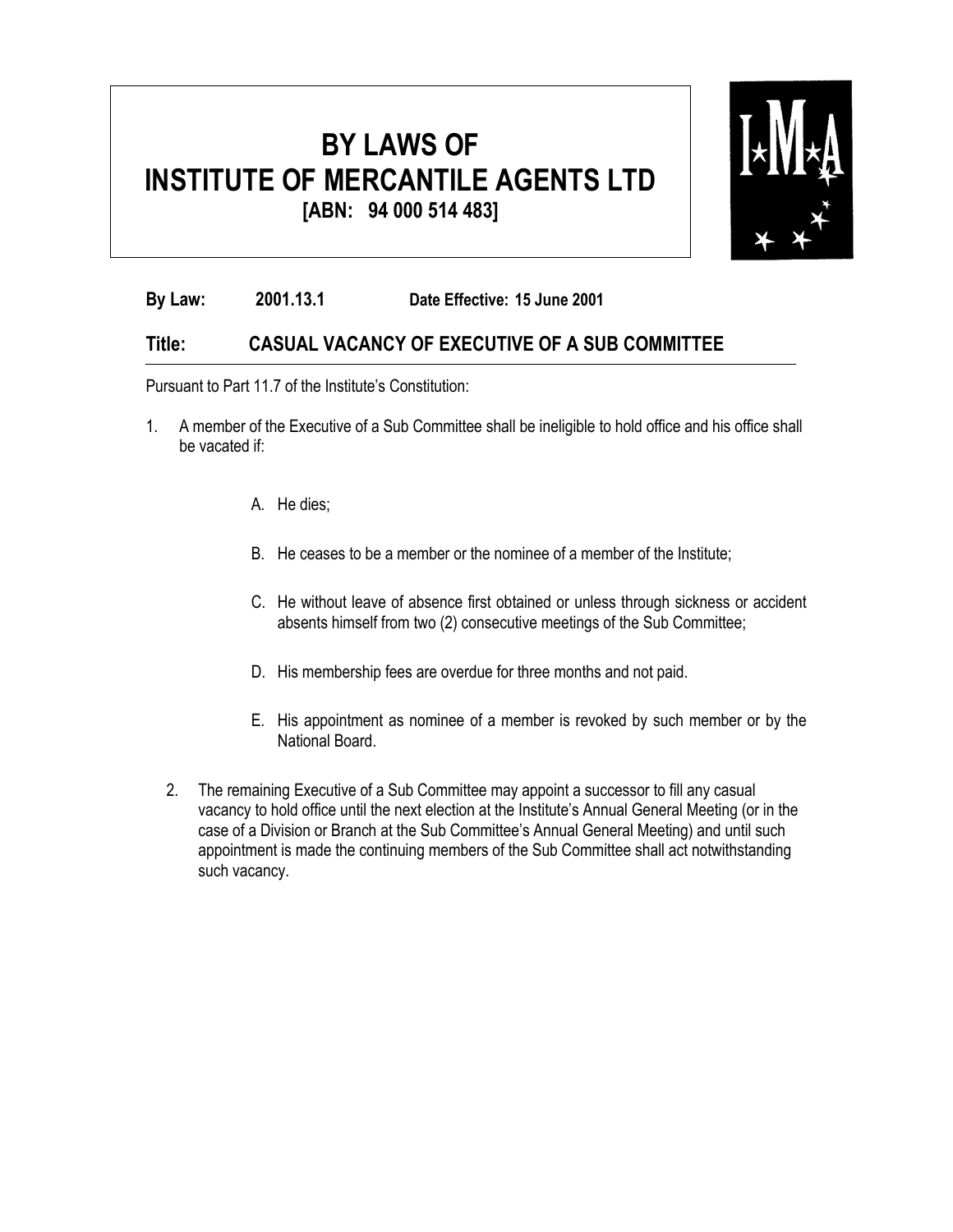

**By Law: 2001.14.1 Date Effective: 15 June 2001**

#### **Title: MEETINGS OF SUB COMMITTEES AND THE EXECUTIVES OF SUB COMMITTEES**

- 1. Sub Committees and the Executives of Sub Committees shall meet from time to time at such dates, times and places as determined by the Executive of the respective Sub Committee unless instructed to the contrary by the National Board.
- 2. The purpose of the Sub Committees is set out in Part 11(3) of the Institute's Constitution.
- 3. The procedures for the election of the Executive of a Sub Committee are set out in By Laws 2001.6.1 & 2001.7.1.
- 4. The meetings must be fully recorded and a copy of which must be forwarded to the National Board. Any financial transactions must be conducted in accordance with the National Boards instruction given to that sub committee.
- 3. Any actions taken by the sub committee must be conducted in accordance with the National Boards instructions given to that sub committee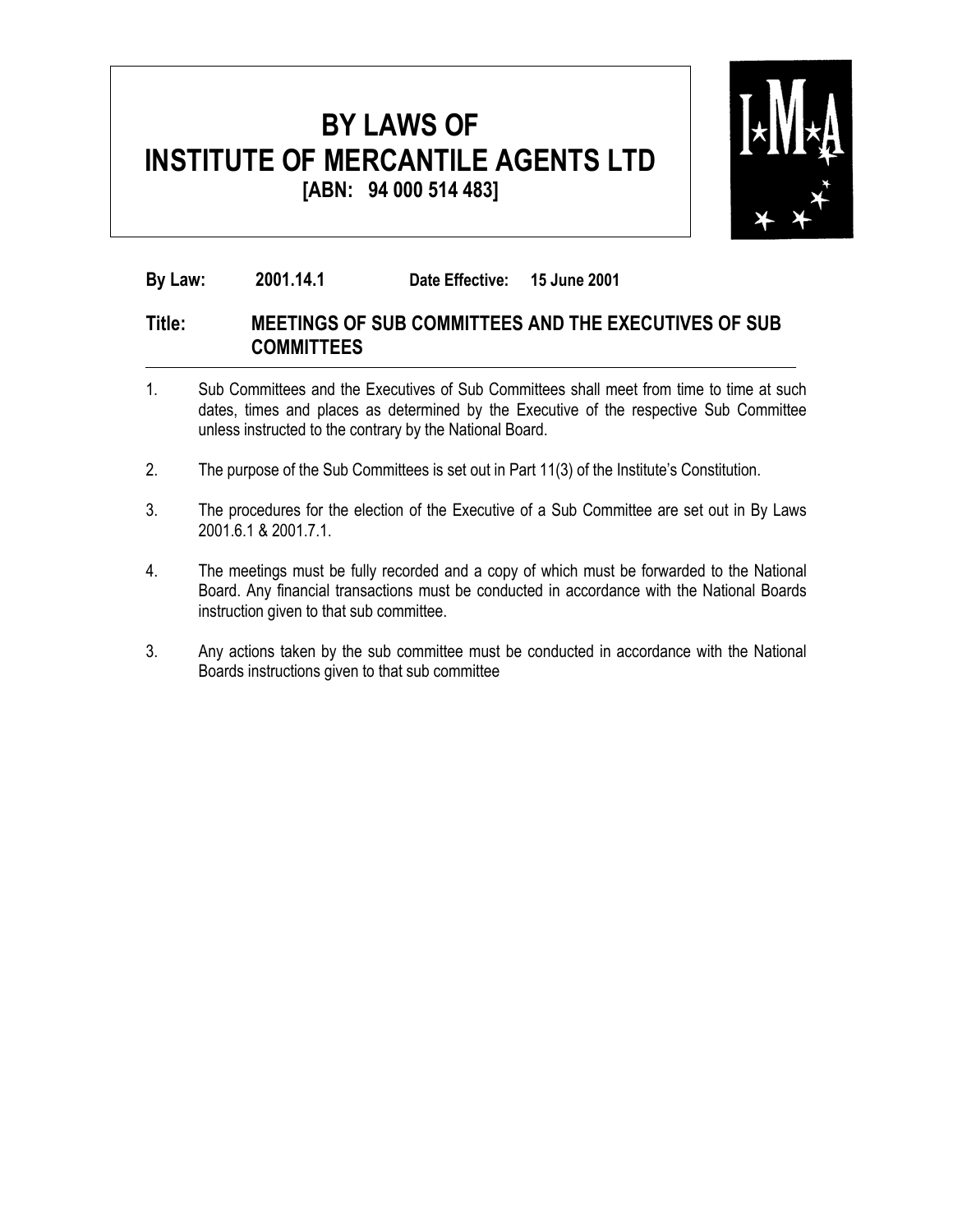

| By Law: | 2001.15.1 | Date Effective: 15 June 2001 |                                                     |
|---------|-----------|------------------------------|-----------------------------------------------------|
| Title:  |           |                              | VOTES OF ELIGIBLE MEMBERS AT SUB COMMITTEE MEETINGS |

Voting of the sub committee members shall be conducted on a 75% majority approval otherwise the motion will not be carried.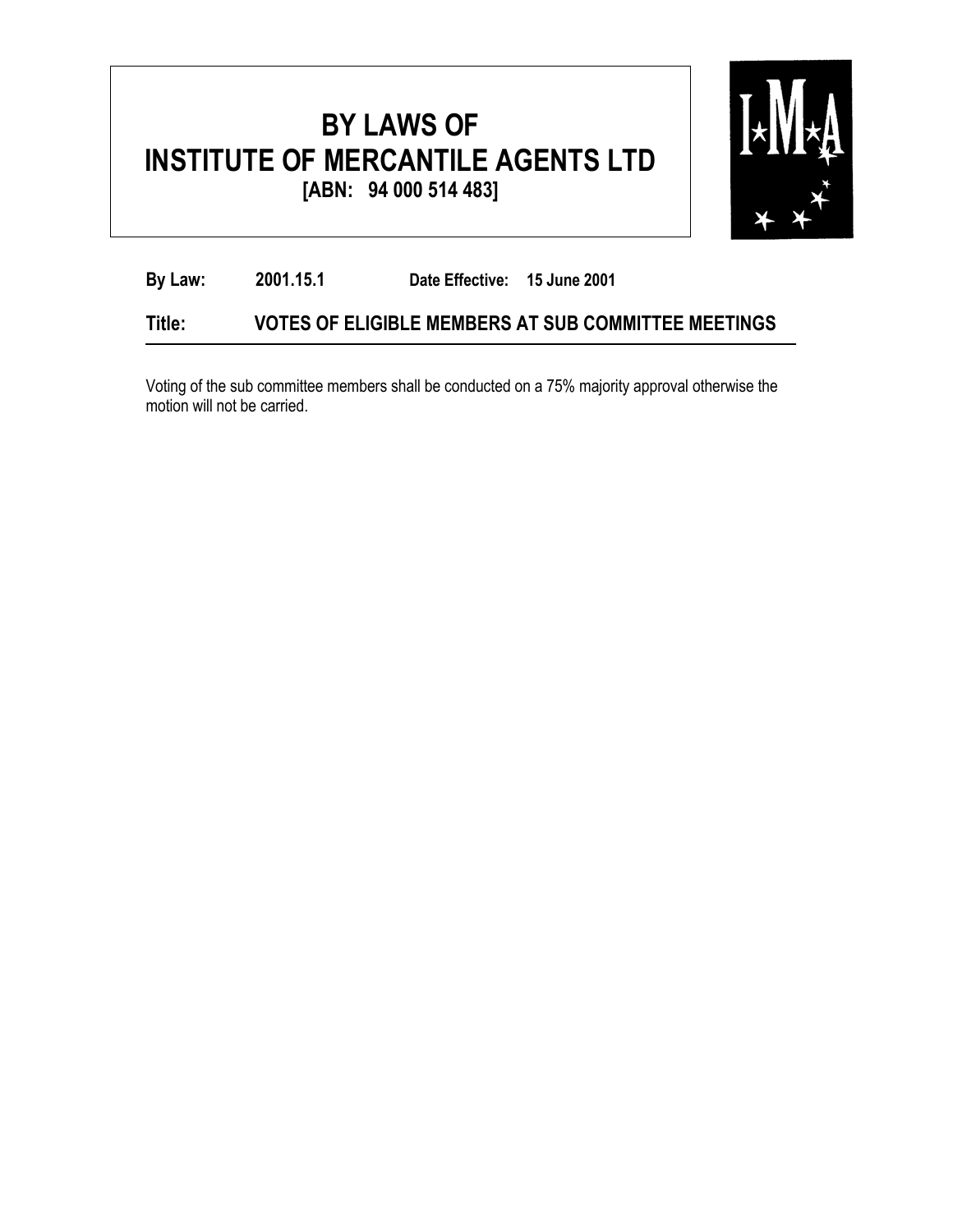

**By Law: 2001.16.2 Date Effective: 24 May 2022**

#### **Title: ESTABLISHING A SUB COMMITTEE (NOT BEING A DIVISION OR BRANCH)**

- 1. Pursuant to Part 5 (6), of the Institute's Constitution, the National Board "may from time to time establish Sub Committees (not being a division or branch) to meet, review, discuss an action specific of interest.
- 2. The National Board has determined its Sub Committees will now be:
	- Collections Sector Committee
	- Field Services Sector Committee
	- Investigations Sector Committee
- 3. The executive for the Sub Committees shall be annually elected in accordance with By Law 2001.12.1 "elections for executives of Sub Committees (not being Divisions or Branches)".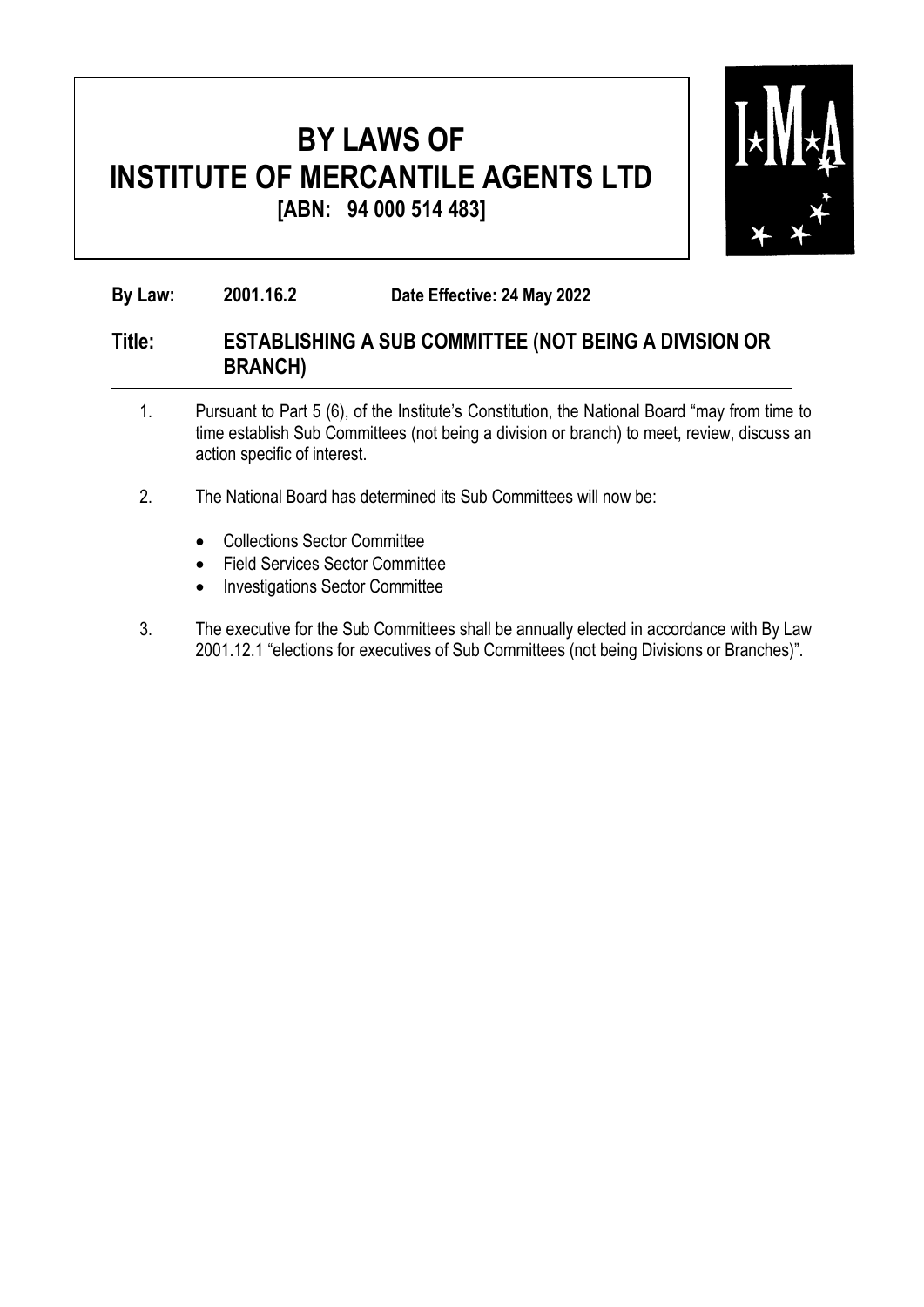

**By Law: 2001.17.3 Date Effective: 12 May 2010**

#### **Title: Institute Awards**

1. The Institute shall promote awards of recognition of its members as follows

#### **The Brian O'Meara Award**

This award may be presented once per year at the Institute's Annual General Meeting to any member who has been identified as making an outstanding contribution in assisting the Institute to achieve its mission.

Nominations for this award may be made in writing to the National Secretary/Executive Director not later than 60 days prior to the Institute's Annual General Meeting by the Institute's National Board, Divisions or by any individual member.

Nominations shall be then judged by the National President and Immediate Past National President – there will be no requirement that an award be made every year but rather the intent will be to ensure each recipient has made an outstanding contribution.

#### **The IMA Award of Excellence**

This award may be presented once per year at the Institute's Annual General Meeting to any individual or firm (including any member) who has been identified as making an outstanding contribution in assisting the Institute to achieve its mission.

Nominations for this award may be made in writing to the National Secretary/Executive Director not later than 60 days prior to the Institute's Annual General Meeting by the Institute's National Board, Divisions or by any individual member.

Nominations shall be then judged by the National President and Executive Director – there will be no requirement that an award be made every year but rather the intent will be to ensure each recipient has made an outstanding contribution.

#### **The AGENT Article Award:**

The award shall be presented once per year at the Institute's Annual General Meeting to any member or volunteer contributor for the best article of the year. Judging shall be conducted by the Editor of the AGENT.

- 2. No serving National Board member shall be eligible for nomination of the Brian O'Meara Award.
- 3. These three awards shall replace all previous awards given by the Institute at its Annual General Meeting.

**Issued on the authority of the National Board on 12 May 2010**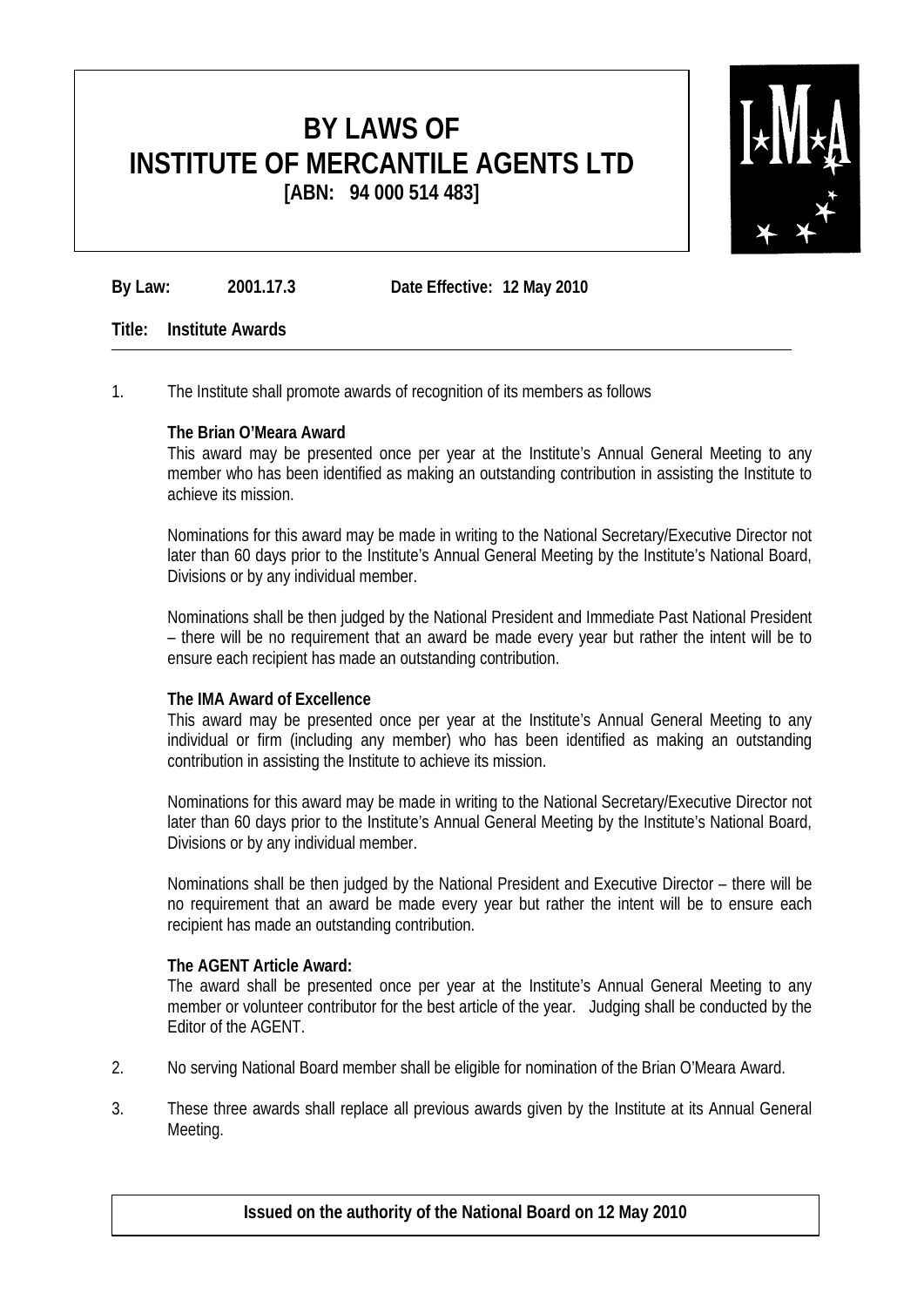

**By Law: 2001.18.1 Date Effective: 15 June 2001**

#### **Title: CHANGE FROM ORDINARY, INTERNATIONAL OR OPERATOR MEMBERSHIP STATUS TO AFFILIATE MEMBERSHIP**

- 1. This By Law is issued pursuant to 3.4 of the Institute's Constitution.
- 2. In the event a member no longer qualifies for membership of the Institute as an Ordinary, International or Operator member but desires to remain a member, such member may formally request the Institute in writing to change his or her membership status to that of Affiliate Member. In particular, it is noted this situation would apply in the situation of a member ceasing to be engaged in the business of or working full time as an employee of a mercantile agent.
- 3. Any such written application shall be forwarded to the National Secretary/CEO for consideration and action.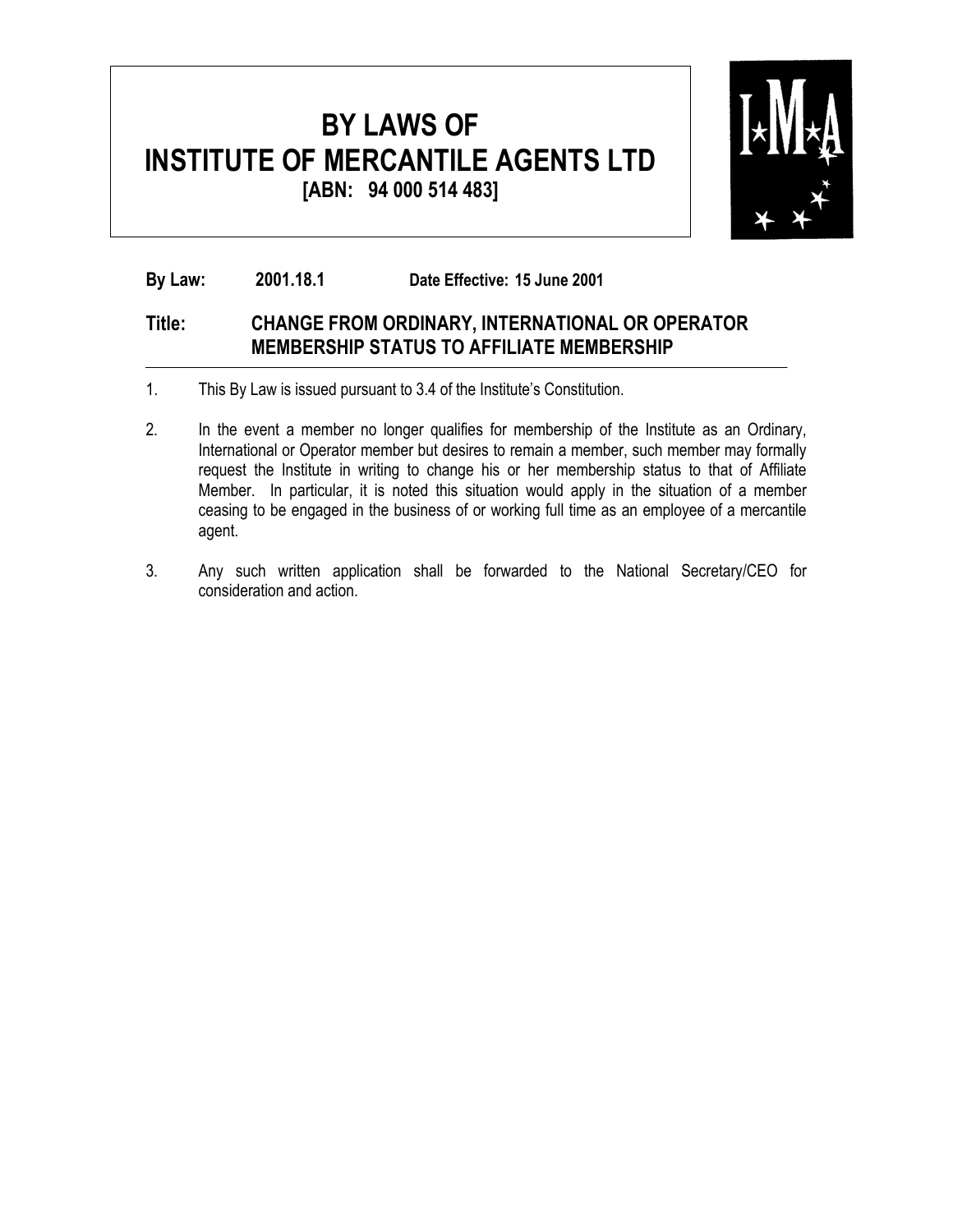

#### **By Law: 2001.19.2 Date Effective: 14 November 2002**

#### **Title: APPLICATION FOR MEMBERSHIP**

- 1. All individuals, associations, partnerships, firms and corporations seeking membership as an ordinary, national, affiliate or operator member of the Institute shall complete and lodge with the Institute's National Secretary/ Executive Director an application form as set out in Annexure By Law 2001.1. Each application must be accompanied by the prescribed fees.
- 2. Each application for membership received by the Institute's National Secretary/ Executive Director shall be published in an Institute's publication after consideration by the National Board.
- 3. An applicant shall be admitted as a provisional member of the respective class of membership of the Institute applied for and such application shall be advertised in a publication of the Institute and if no written objection is received by the National Secretary/ Executive Director within 30 days after such publication the election to provisional membership will be ratified, cancelled or otherwise dealt with at the next meeting of the National Board, such decision being made upon obtaining a two thirds majority vote of the National Board.
- 4. If an objection is received in writing such objection shall be considered at the next meeting of the National Board and if overruled by a two thirds majority vote of the National Board the applicant shall continue as a provisional member of the respective class of membership applied for.
- 5. A successful applicant shall remain as having provisional membership status until full membership as an ordinary, national, affiliate or operator member is confirmed by the National Board or by the delegated authority of the Institute's National Secretary/ Executive Director. Such provisional status shall not be less than twelve calendar months nor exceed eighteen calendar months from the date of admission to the Institute.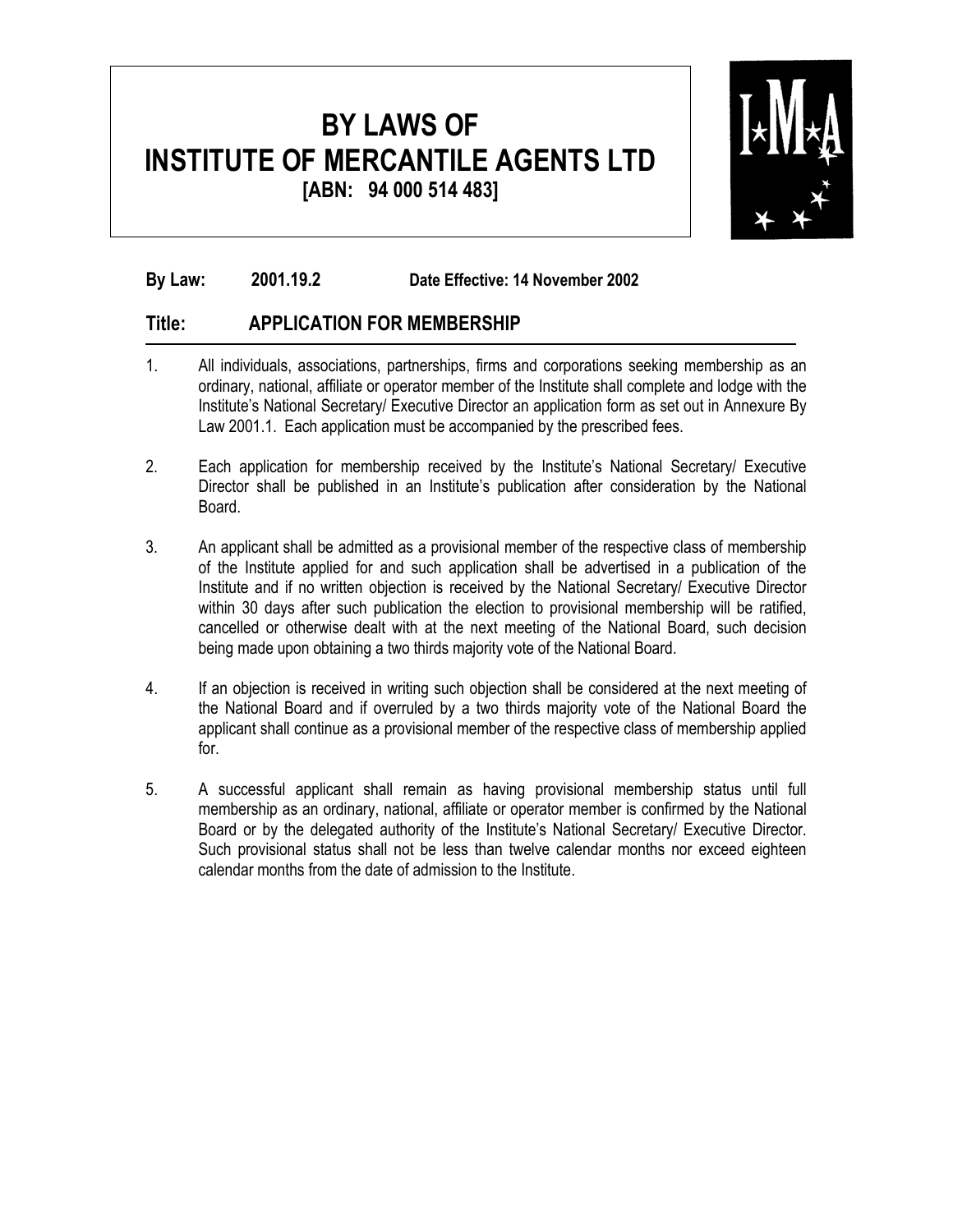

**By Law: 2001.20.1 Date Effective: 15 June 2001** 

#### **Title: BENEFITS OF MEMBERSHIP CLASSES**

1. Pursuant to Part 3 .2 of the Institute's Constitution the benefits, rights and privileges of each class of Membership shall be as set out below:

| <b>Benefit</b>                    | <b>MEMBERSHIP CLASS</b> |       |      |                |             |      |                 |
|-----------------------------------|-------------------------|-------|------|----------------|-------------|------|-----------------|
|                                   | Ord.                    | Nat.  | Aff. | <b>Student</b> | Hon<br>Life | Int. | <b>Operator</b> |
| Advertise - The Agent             | Y                       | ٧     | v    | V*             | v           | Υ    | V*              |
| Advertise / List - ISD & Web      | v                       | v     | Ν    | Ν              | v           | v    | Ν               |
| <b>Bond Scheme</b>                | Υ                       | Υ     | ٧    | Ν              | v           | Ν    | Ν               |
| Codes of Ethics / Conduct         | v                       | Υ     | v    | Υ              | v           | ٧    | ٧               |
| Conferences - Attend              | v                       | v     | v    | v              | v           | v    | $\checkmark$    |
| at Member Rate                    |                         |       |      |                |             |      |                 |
| Meetings - Attend                 | Υ                       | Υ     | v    | Υ              | Υ           | ٧    | Υ               |
| Meetings - Voting                 | v                       | v     | Ν    | Ν              | v           | Ν    | Ν               |
| <b>Membership Discount Offers</b> | γ                       | ٧     | ٧    | Υ              | ν           | γ    | N               |
| Receive Agent                     | v                       | v     | v    | ٧              | v           | ٧    | Ν               |
| Receive ISD                       | v                       | v     | v    | Ν              | v           | v    | Ν               |
| Stand for Office                  |                         | $V**$ | Ν    | Ν              |             | Ν    | Ν               |

Key in above table:

- $Y = \text{Yes}$ , benefit attaches to class
- $N = No$ , benefit attaches to class
- \* = Able to advertise seeking employment opportunities only
- \* \* = One only per membership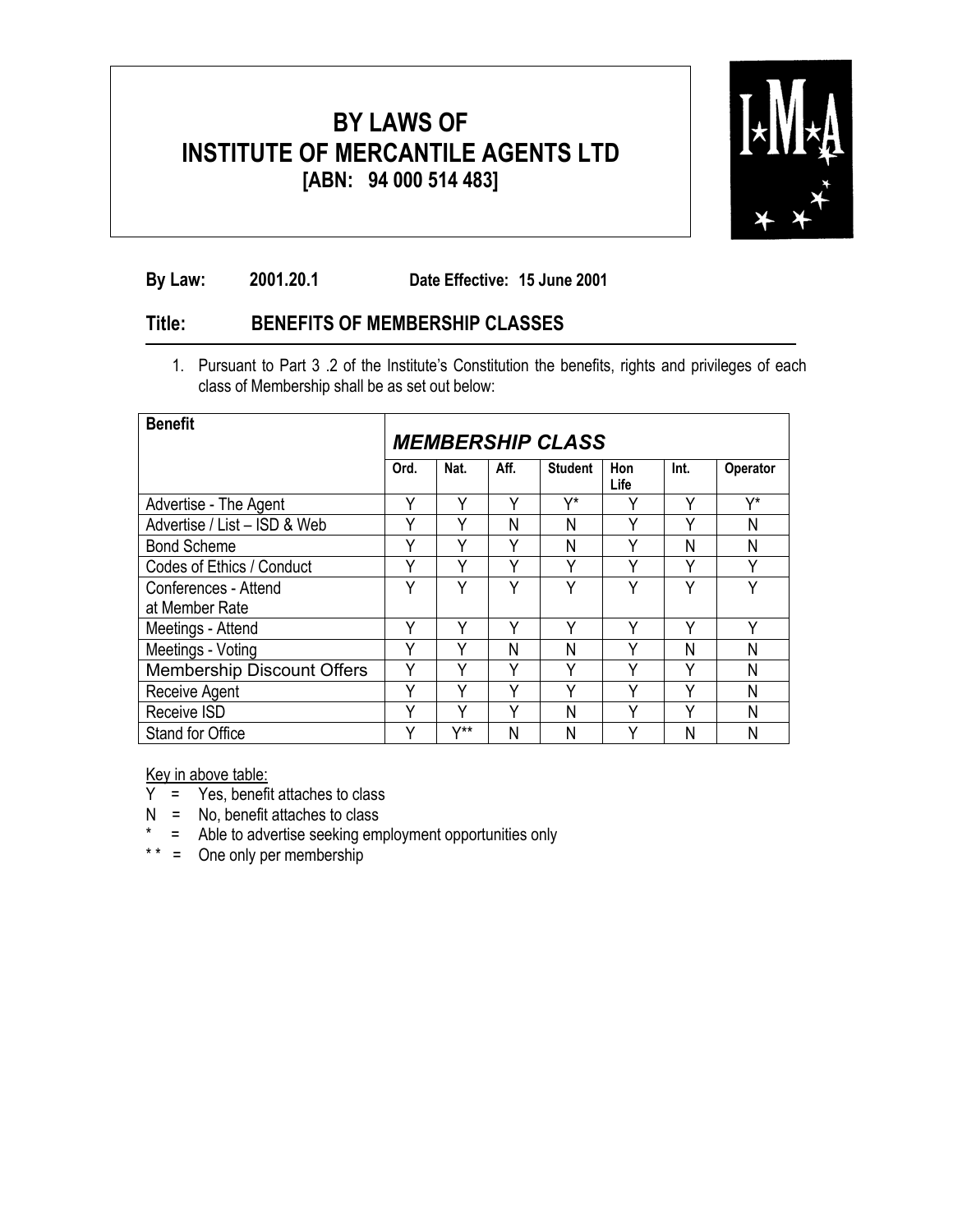

**By Law: 2002.1.1 Date Effective: 7 March 2002**

#### **Title: NOTICES OF MOTION FOR GENERAL MEETINGS**

- 1. This By-Law is issued pursuant to Part 6 of the Institute's Constitution.
- 2. Business to be conducted at a General Meeting of the Institute other than such business set out in the Institute's Constitution shall require a notice of motion which:
	- A. Shall be lodged with the National Secretary/ Chief Executive Officer at least 60 days prior to the date of such General Meeting; and
	- B. (i) Shall be signed by five (5) Eligible Members; or (ii) Shall be signed by a simple majority of the National Board Members.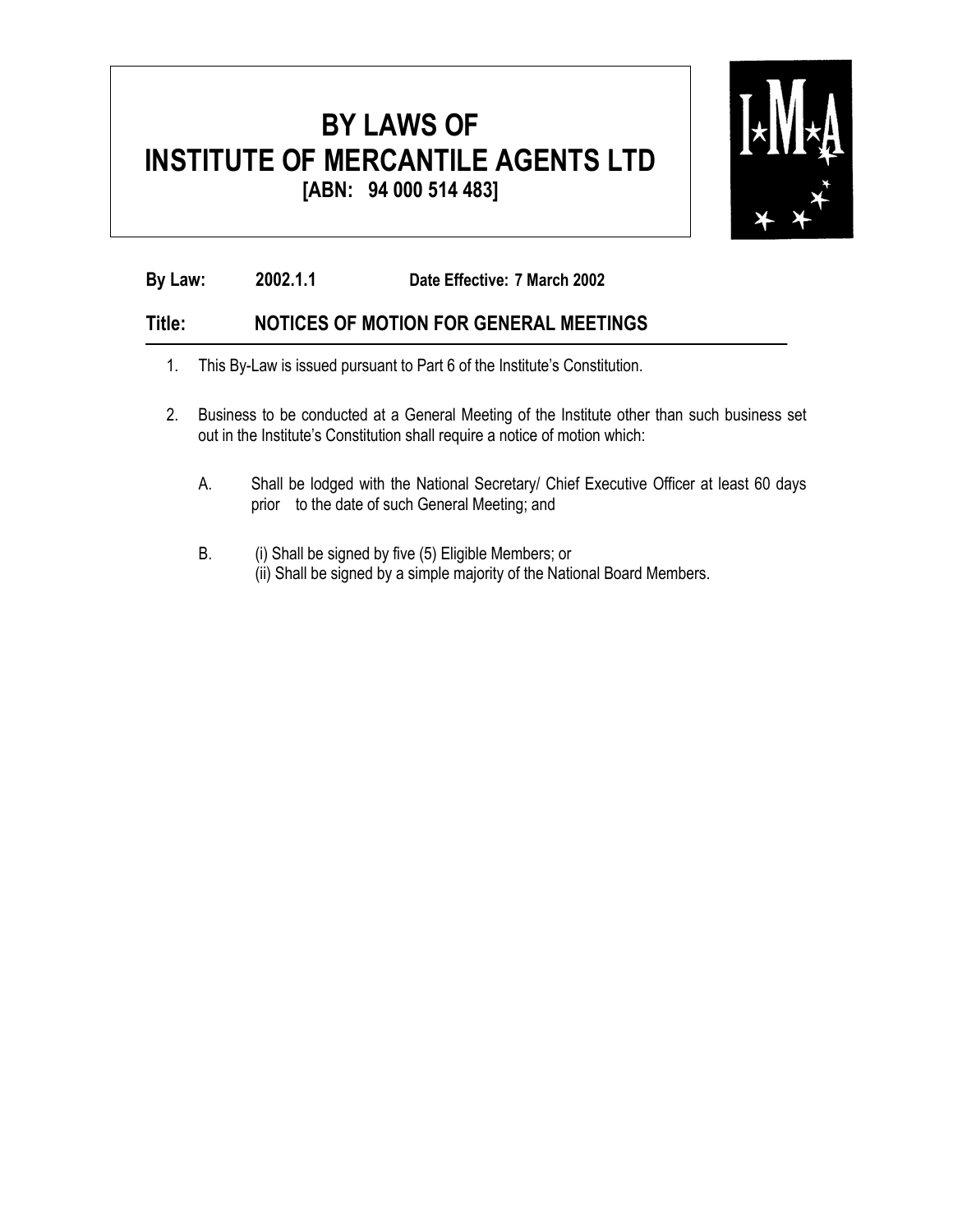

#### **By Law: 2003.1.1 Date Effective: 24 February 2003**

#### **Title: PUBLICATION POLICY FOR THE INTERNATIONAL SERVICE DIRECTORY**

- 1. The Institute publishes a directory of members, known as the *"International Service Directory"* biannually in May and November.
- 2. Members are invited to list and/or advertise their details in the directory.
- 3. The publication policy for the International Service Directory is that no listing or advertisement shall be accepted for publication in the directory if at the closing date for the directory, the member concerned is unfinancial in respect to membership fess or if monies are owed by the member in respect to either listings or advertisements in the previous edition(s) of the directory.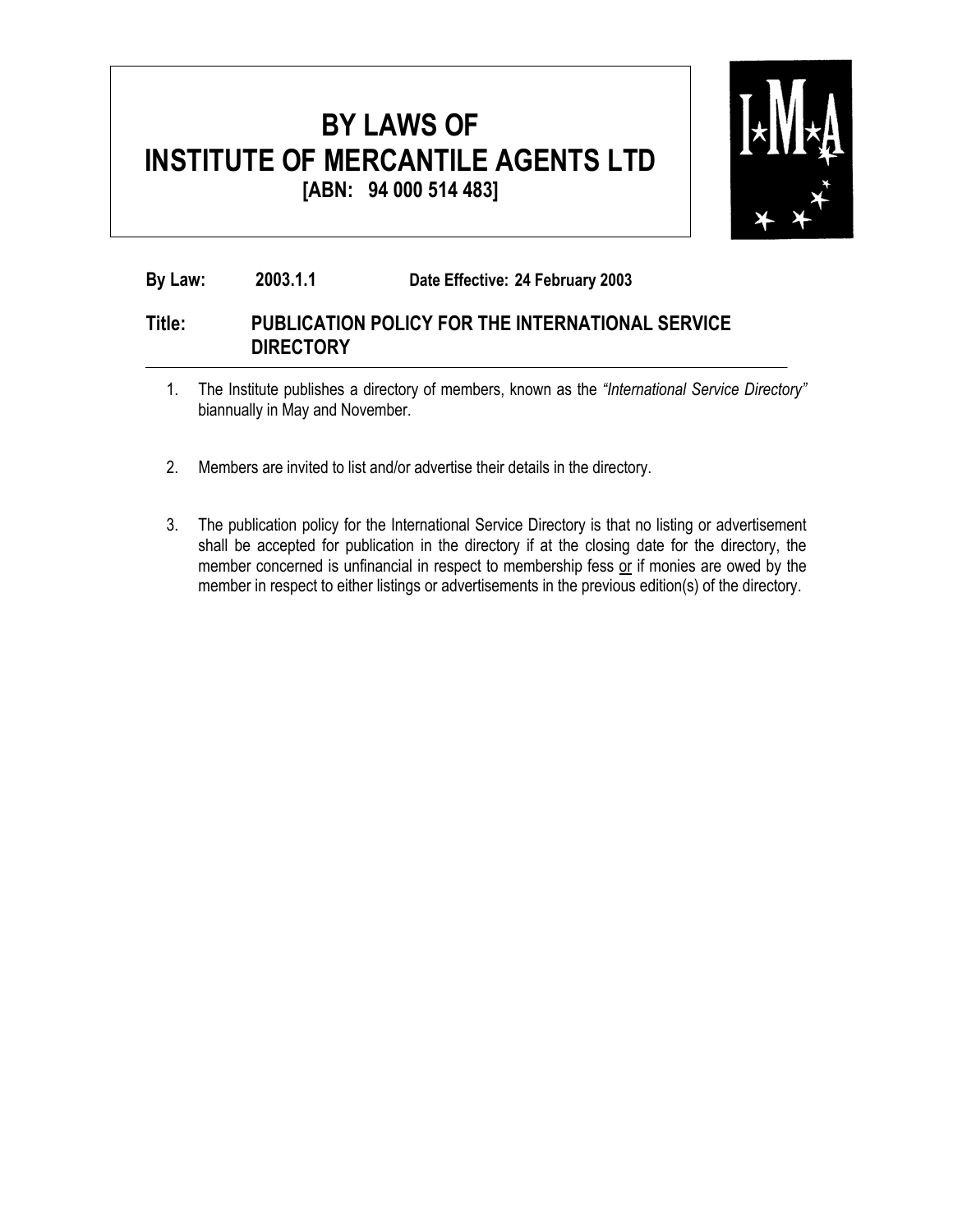

#### **By Law: 2005.1.1 Date Effective: 16 December 2005**

#### **Title: IMA Complaints Handling Procedure**

Pursuant to Part 3.11 of the Constitution the procedure for handling complaints lodged with the IMA on or after the date of this By Law shall be as detailed in the following Complaints Handling Procedure:

#### **"IMA Complaints Handling Procedure**

#### **Commitment**

The Institute of Mercantile Agents Ltd (IMA) in acknowledging the public's right to lodge complaints has adopted and published this Complaints Handling Procedure to assist in the resolution of complaints against either the IMA or any of its members.

#### Fairness

This Complaint Handling Procedure recognises the need to be fair and impartial towards both the complainant and the organisation or person against whom the complaint has been made. This means for example both parties shall be heard impartially, given access to all the relevant details and be kept informed throughout the complaints handling process.

#### **Resources**

The National Office including its Executive Director and his staff, National Board and possibly state based ethics committees are the resources to be involved in the implementation of this Complaints Handling Procedures.

A reference to the term "Complaints Officer" within this Complaint Handling Procedure shall mean the IMA's Executive Director or his delegated staff member.

#### The Procedure

All complaints in the first instance shall be directed to the following:

Complaints Officer Institute of Mercantile Agents – National Office PO Box 475 NEWCASTLE NSW 2300 DX 7851 NEWCASTLE NSW Phone: 02 4927 0477 Fax: 02 4927 0677 Email: admin@imal.com.au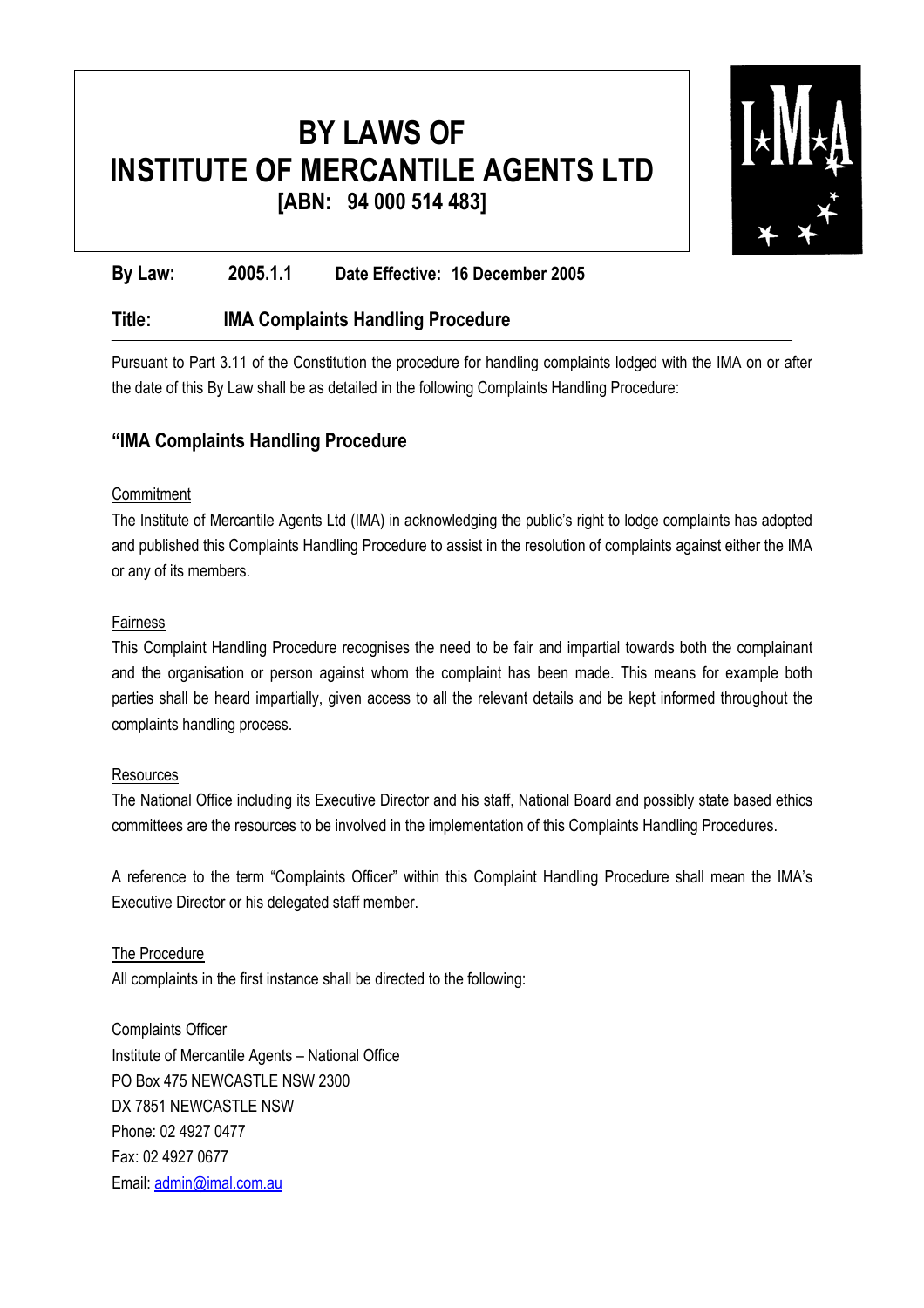#### **Oral Complaints –**

Whenever, a complaint is made orally to the IMA, its Complaints Officer shall:

- 1. Listen, record details and determine what the complainant wants.
- 2. Empathise with the complainant in a courteous manner.
- 3. Not attempt to lay blame or be defensive.
- 4. Determine if the person or organisation they are complaining about is a member of the IMA.
- 5. In the event, the party being complained about is a member of the IMA explain this Complaints Handling Procedure and ask the complainant to commit the complaint to writing, providing any supporting documentation.
- 6. Explain the IMA is a member association with a Code of Conduct and Code of Ethics to which every member subscribes and is not a regulatory body and as such cannot take any legal action in respect to any complaint. Instead, the IMA can investigate complaints against members with the ultimate sanction available, if the Code of Conduct and/or Code of Ethics of the IMA is deemed to have been breached, being the expulsion of membership of the IMA.
- 7. Reinforce to the complainant that no action will be taken until the complaint is received in writing.
- 8. Attempt to resolve the matter or provide a remedy for example by offering to identify an alternative contact at the organisation against whom the complaint is made, as from experience most complainants will prefer to resolve the issue as opposed to lodging a formal complaint.
- 9. In the event the party being complained about is not a member of the IMA, offer to the complainant to lodge a written complaint to the IMA, so it can be retained for future reference in the event such party applies for membership at a later date.
- 10. Provide details to complainants of the relevant regulatory body (eg. ASIC, ACCC, Department of Fair Trading etc) with whom they can lodge an alternative complaint but explain if a complaint is lodged with an alternative body no conclusion shall be made to the IMA's investigation until the alternative body's investigation and determination is complete.

#### Written Complaints –

1. Once a complaint is received in writing, the first step of the Complaints Officer shall be to record the details into a Complaints Register maintained at the IMA's National Office.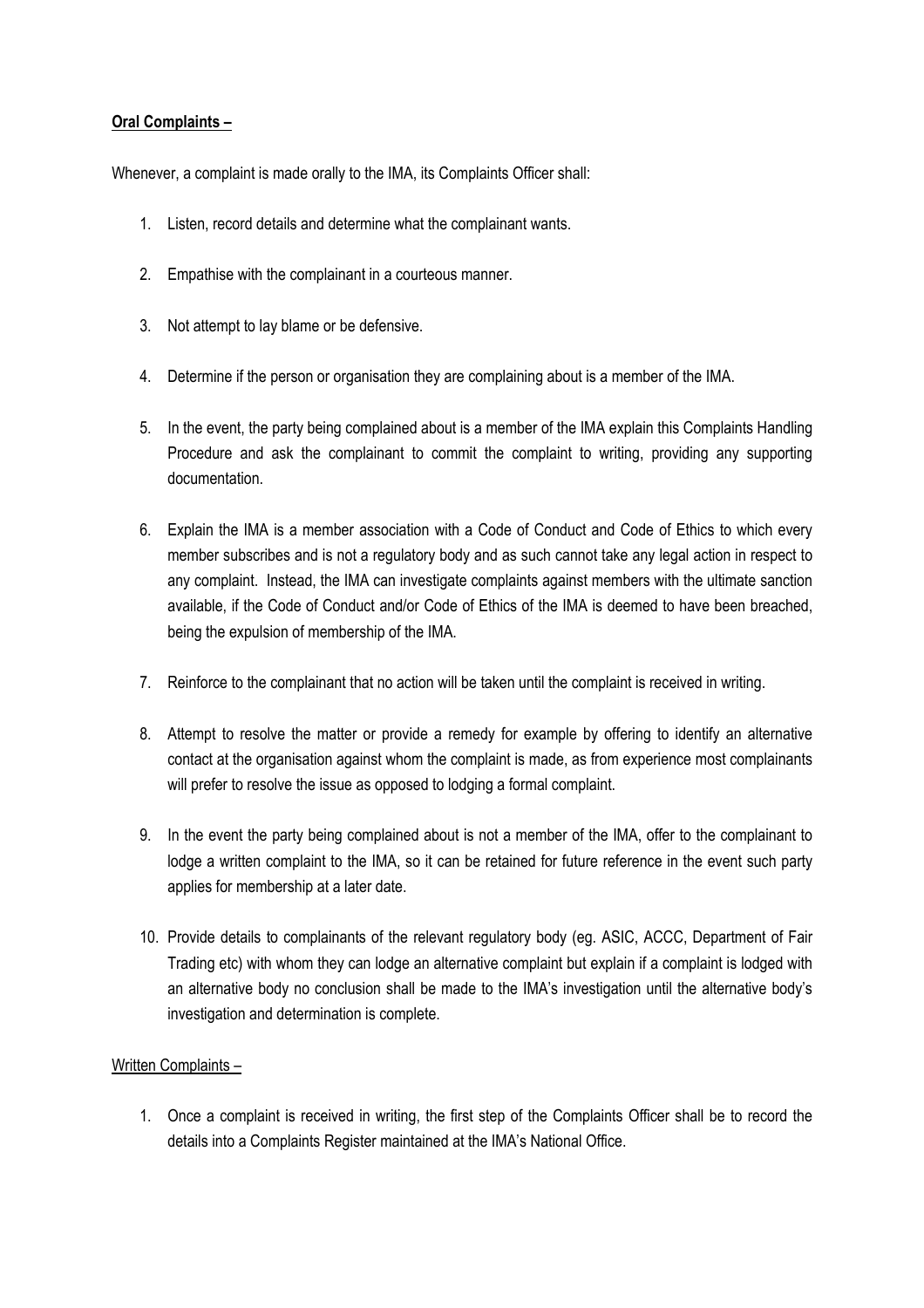Details to be recorded in the Complaints Register may include but not be necessarily limited to: identity of the complainant, the party against whom the complaint is made and whether or not a member of the IMA, details of the complaint and any ongoing summary of the investigation/outcomes arising from actions pursuant to this Complaints Handling Procedure.

In the event, the complaint is against a member of the IMA, the information from the Complaints Register shall also be recorded in that member's membership file (both in membership register database and the physical paper file).

The Complaints Officer shall also create a separate file for each complaints, whether against a member or otherwise and maintained under 'Complaints' within the IMA's general filing systems for future reference purposes.

- 2. The Complaints Officer shall examine all documentation available in respect to the complaint received and determine within 7 calendar days of receipt of the complaint whether a prima facie case exists to support a contention of a breach of any aspect of the IMA's Code of Conduct and/or Code of Ethics and whether the matter should be formally investigated and considered.
- 3. If determined the allegations as presented do not support a contention of a breach of any aspect of the IMA's Code of Conduct and/or Code of Ethics then such determination shall be appropriately documented in the Complaints Register and on all other records in relation to the complaint and the complainant informed of such determination in writing. Any such correspondence shall include acknowledgement of the complaint and the reason for the determination made.
- 4. If it is determined the allegations as presented do prima facie support a contention of a breach of any aspect of the IMA's Code of Conduct and/or Code of Ethics then the following steps shall be undertaken:
	- a. A written communication shall be forwarded to the complainant acknowledging receipt of the complaint and explaining the IMA's Complaints Handling Procedure.
	- b. Written communication shall be forwarded to the member against whom the complaint has been made to advise of the complaint; to provide copies of documentation received from the complainant; to explain the IMA's Complaints Handling Procedure; and to request a written response within 14 calendar days be made to the Complaints Officer setting out any explanation of the circumstances complained about including the provision of any supporting documentation.

The Complaints Officer shall diarise the time frame for the member's response. In the event a response is not received within the time frame, the member shall be contacted by telephone by the Complaints Officer and asked as to why a response has not been provided. If the member seeks an extension to provide a response, the Complaints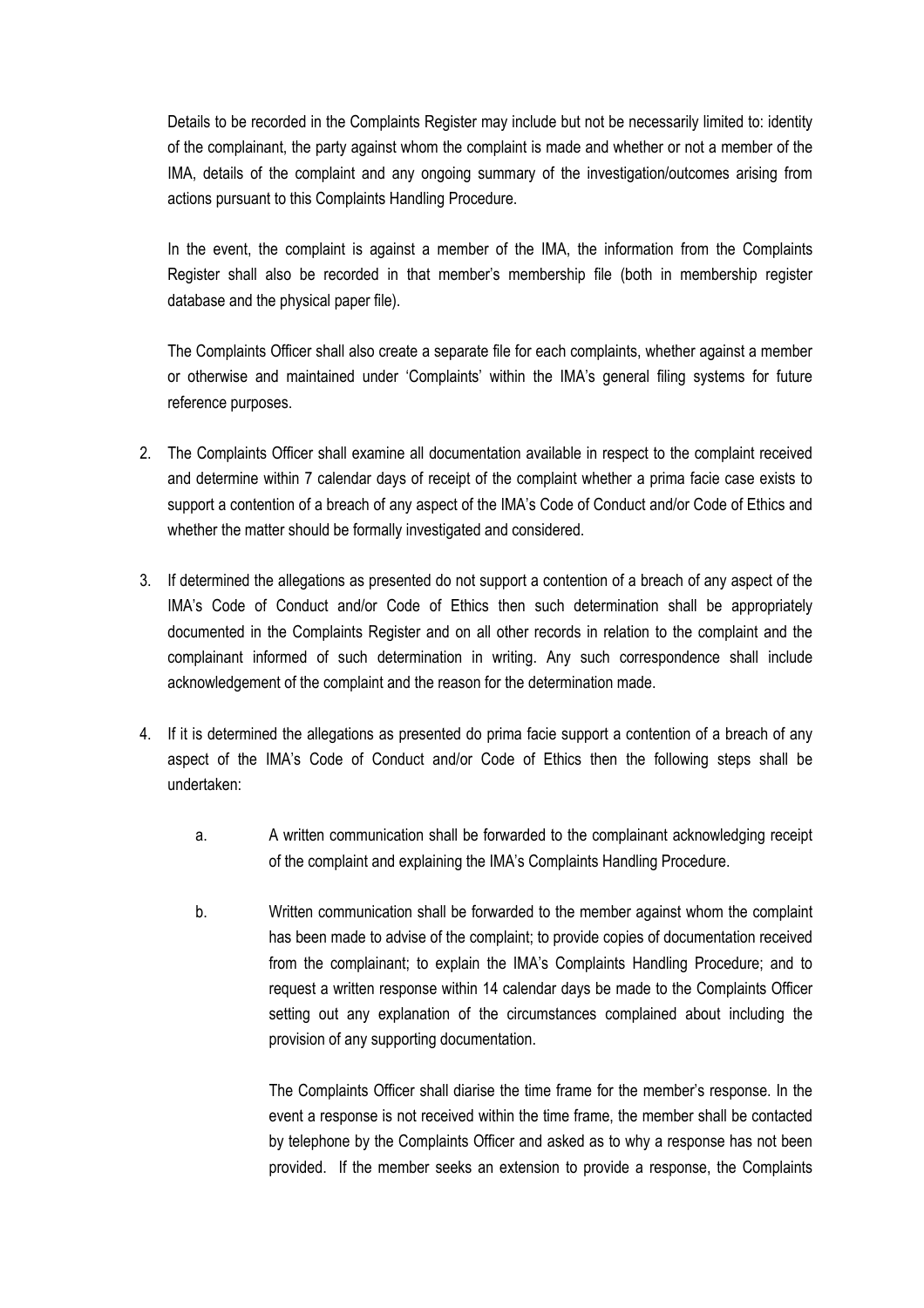Officer may allow an additional 7 calendar days for the response to be forwarded but shall inform the member that if the response is not received within such further period, the member's membership with the IMA shall be suspended until there is a determination on the complaint and further that such complaint shall be dealt with without the benefit of the member's response.

The Complaints Officer shall diarise the further time frame for the member's response. In the event a response is not received within the time frame, the member's membership with the IMA shall be suspended pending resolution of the complaint within the terms of this Complaints Handling Procedure. The Complaints Officer shall issue a written communication to the member advising of suspension of membership pending determination of the complaint.

- c. Upon receipt of a member's response within the time frame of 14 calendar days or any extension of a further 7 calendar days, the Complaints Officer shall review all documentation and if appropriate initiate further enquiries by telephone, in person or writing with any relevant party so as to provide a summary to the IMA's National Board within 1 calendar month of receipt of the member's response. The summary shall detail whether in the opinion of the Complaints Officer any breach of the Institute's Code of Conduct and/or Code of Ethics by the member has been confirmed.
- d. The IMA's National Board shall convene as the IMA Ethics Committee to review and consider the summary of the Complaint Officer's investigation and all supporting documentation and determine whether or not a breach of the Institute's Code of Conduct and/or Code of Ethics by the member has occurred. The National Board may from time to time on an individual complaint basis invite other persons to participate as a member of the IMA Ethics Committee provided such persons are of at least 5 years standing as a member of the IMA and practices in the sector of the industry in which the specific complaint has arisen.
- e. If the IMA Ethics Committee determines there has been no breach of the Institute's Code of Conduct and/or Code of Ethics by the member such outcome is to be documented as appropriate.
- f. If the IMA Ethics Committee determines the information provided presents objective and irrefutable evidence of a breach of the Institute's Code of Conduct and/or Code of Ethics by the member such outcome is to be documented and the National Board shall then convene to consider and determine what sanctions are to be imposed upon the member concerned in accordance with the IMA's Constitution, which presently provides: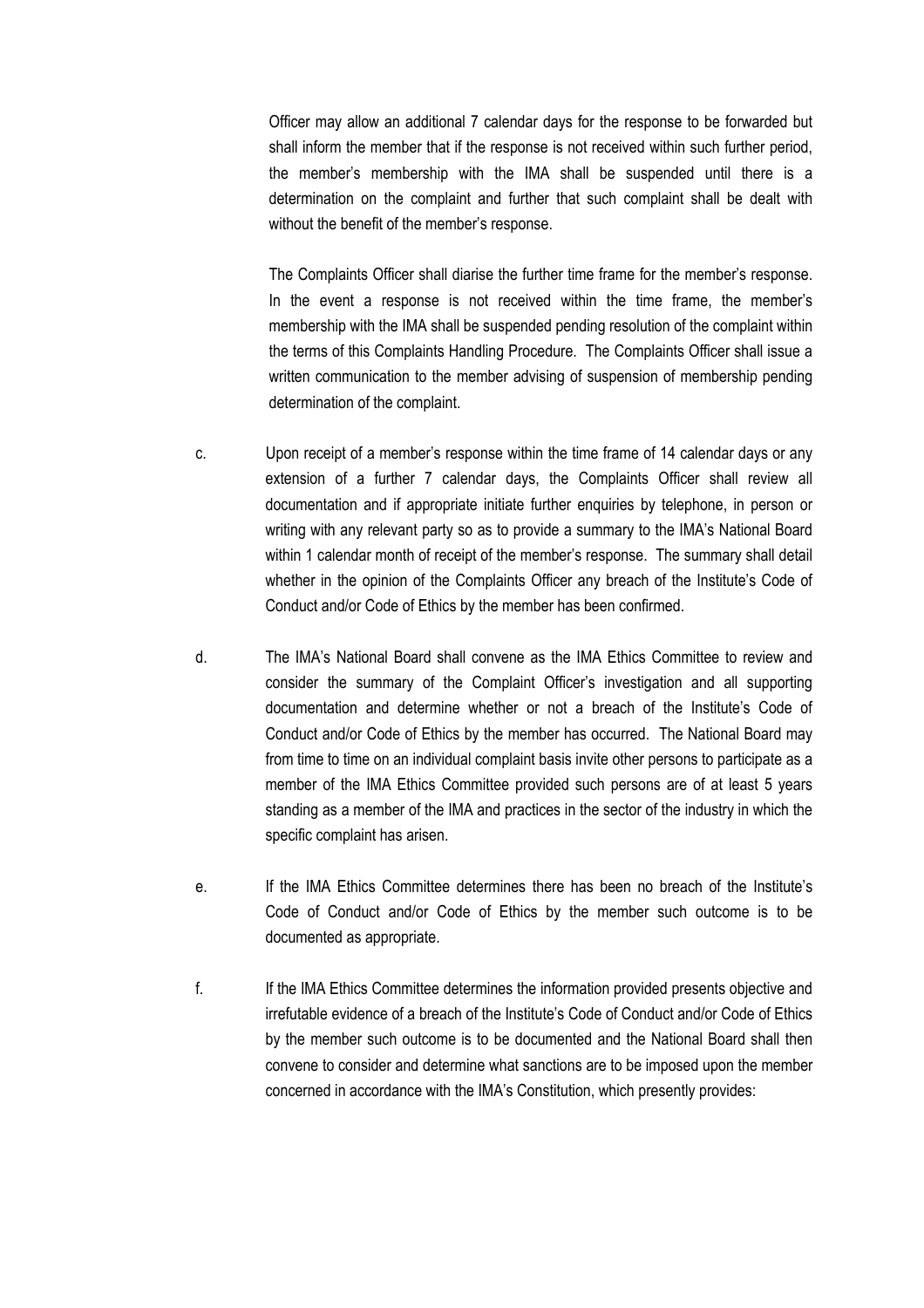#### *3.11. Conduct Prejudicial*

 *"Any written complaint that a member has acted or behaved in a manner prejudicial to the Institute or in breach of the objects, purpose, code of ethics, code of conduct, rules and By-Laws of the Institute shall be referred by the National Secretary/Chief Executive Officer to the National Board for consideration and action in accordance with the By-Laws. If in the opinion of the majority of members of the National Board the interests of the Institute require that any member thereof shall cease to be a member, the National Board may if it thinks fit, by notice in writing request the member to resign from the Institute within a time specified in such notice and in default of the receipt of such resignation within the time limited for that purpose the National Board shall submit the question of the cancellation of the membership of the member so called upon to resign to a subsequent meeting of the National Board and upon the passing of a resolution by the National Board for the cancellation of his membership such member shall thereupon cease to be a member of the Institute.* 

 *Provided that such member shall have first been given an opportunity of showing cause in person or by writing to such meeting of the National Board why his membership should not be cancelled."*

- g. If the IMA Ethics Committee determines the information provided fails to present adequate evidence to determine whether or not a breach of the Institute's Code of Conduct and/or Code of Ethics occurred it may determine additional enquiries are warranted and provide directions to the IMA Complaints Officer to conduct or to arrange for such additional enquiries to be undertaken and schedule to reconvene to consider the complaint once such further enquiries are complete. The IMA Ethics Committee in seeking additional information may recruit and appoint a member of at least 5 years standing as a member of the IMA and practicing in the same State or Territory and sector of the industry in which the specific complaint arose to assist the Complaints Officer to conduct and report on such additional enquiries as it requires.
- 5. The Executive Director shall then issued written communication to all parties advising the determination of the IMA Ethics Committee and of any sanctions imposed by the National Board against the member.

The Complaints Officer shall review the IMA's Complaints Register, membership register database, member files and other records to ensure all relevant records are updated with a record of the IMA Ethics Committee's determination and any sanctions imposed against the member by the National Board and copies of all documentation is appropriately filed.

#### **Visibility**

This Complaints Handling Procedure is to be publicised on the IMA's website as well as advertised in the IMA's publications. This is to ensure the existence of the procedure, its purpose and the method of accessing it are known and complaints can be appropriately forwarded to the relevant people.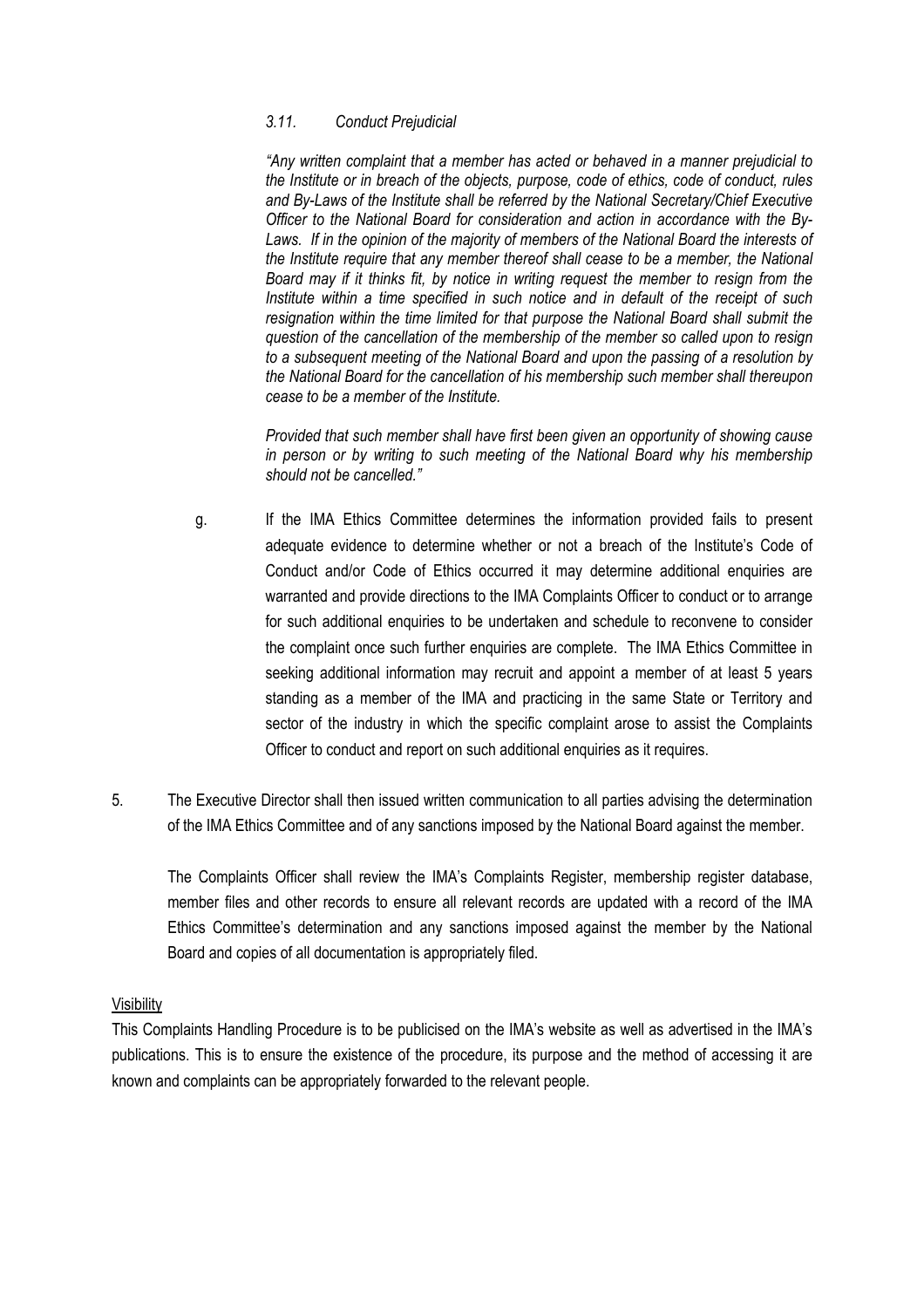#### Access

This Complaints Handling Procedure will endeavour to be accessible to those who require it. This will be achieved by:

- 1. Providing information on how, when, where and to whom to make complaints;
- 2. Providing an uncomplicated and easy to understand procedure;
- 3. Providing more then one communication channel available to lodge complaints (i.e. lodge complaints online, via email, mail or fax etc);
- 4. Timeframes being in place for response times in respect to the Complaints Handling procedure.

#### **Assistance**

The IMA will provide as much assistance with the lodgement of complaints as possible.

#### Responsiveness

All stages of the Complaints Handling Procedure have approximate time frames (as detailed in this procedure) which will be expressed to all parties involved.

#### **Charges**

A lodgement fee for each complaint is payable by the complainant at the time the complaint is lodged. In the event the complaint made against a member is proved to be a breach of either the IMA's Code of Ethics or Code of Conduct, then such fee shall be refunded to the complainant and the IMA as part of any sanctions against the member concerned shall impose a fine not less than the lodgement fee refunded to the complainant.

#### Systematic and Recurring Problems

Analysis of the information by the National Office from the Complaints Register will allow the IMA to identify repeat offenders and any common issues.

#### **Accountability**

All complaints received and the relevant details shall be presented to the National Board by the Executive Director for review and evaluation. This is to ensure the procedures are followed and complaints handled efficiently and effectively.

#### Reviews

This Complaints Handling Procedure shall be periodically reviewed by the National Board and changes made as necessary to ensure its effectiveness and viability."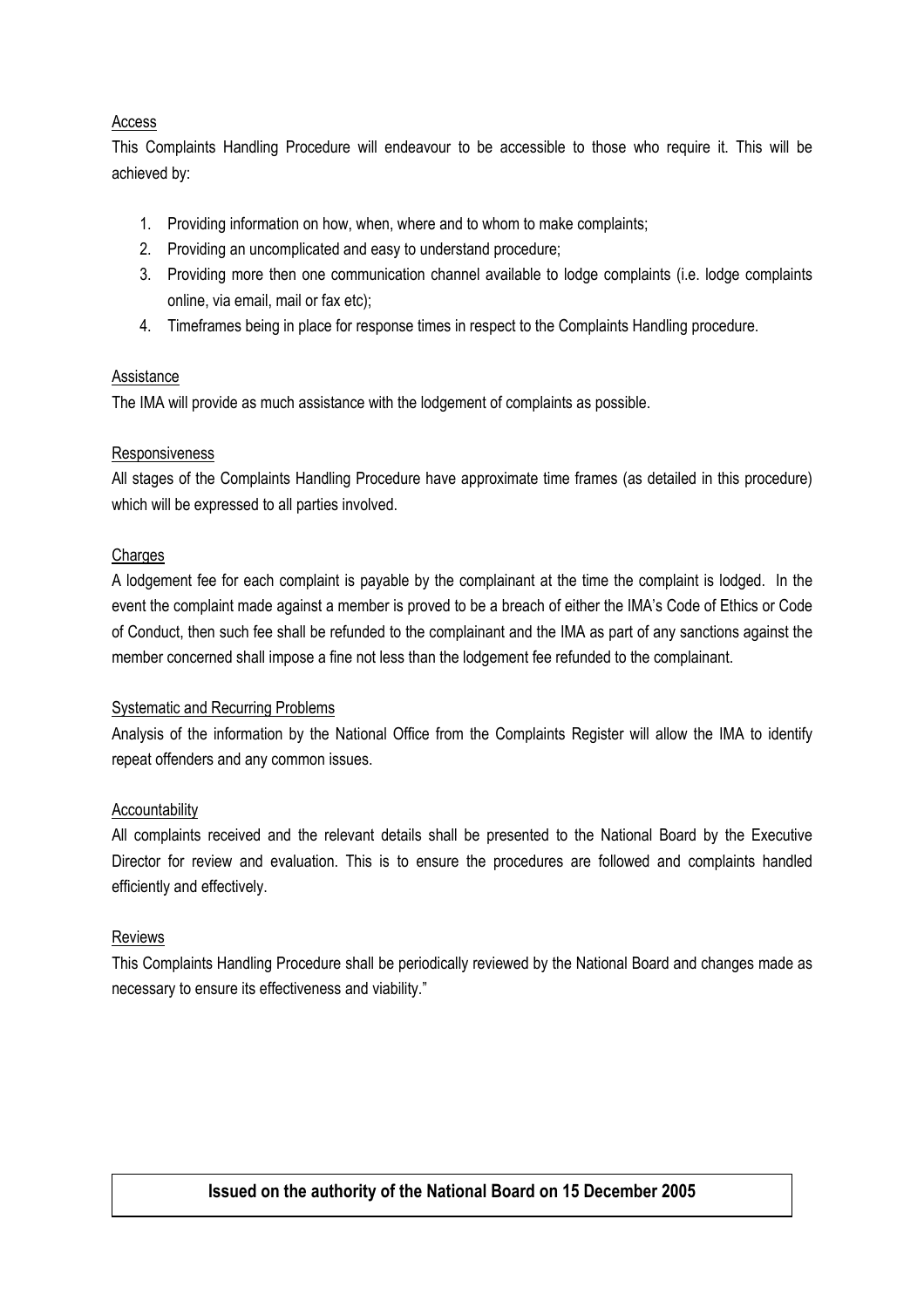

**By Law: 2007.16.2 Date Effective: 13 November 2007**

#### **Title: CONFERRING DIVISIONAL STATUS UPON SECTOR SUB COMMITTEES**

- 1. This By Law replaces By Law 2001.16.1 Establishing A Sub Committee (Not Being A Division Or Branch) which dealt with the establishment of the following Sub Committees:
	- Debt Collection Industry Committee
	- Investigation Industry Committee
	- Process Serving Industry Committee
	- Repossession Industry Committee
- 2. The above Sub Committees shall now be known respectively as:
	- Debt Collection Sector Committee
	- Investigation Sector Committee
	- Process Serving Sector Committee
	- Repossession Sector Committee.
- 3. The above Sub Committees are Divisions of the Institute and consequentially the term "Presiding Member" in respect to these Sub Committee shall be equivalent in meaning to the term "Divisional President" as used in the Institute's Constitution."

#### **ISSUED ON THE AUTHORITY OF THE NATIONAL BOARD ON 16 MAY 2007**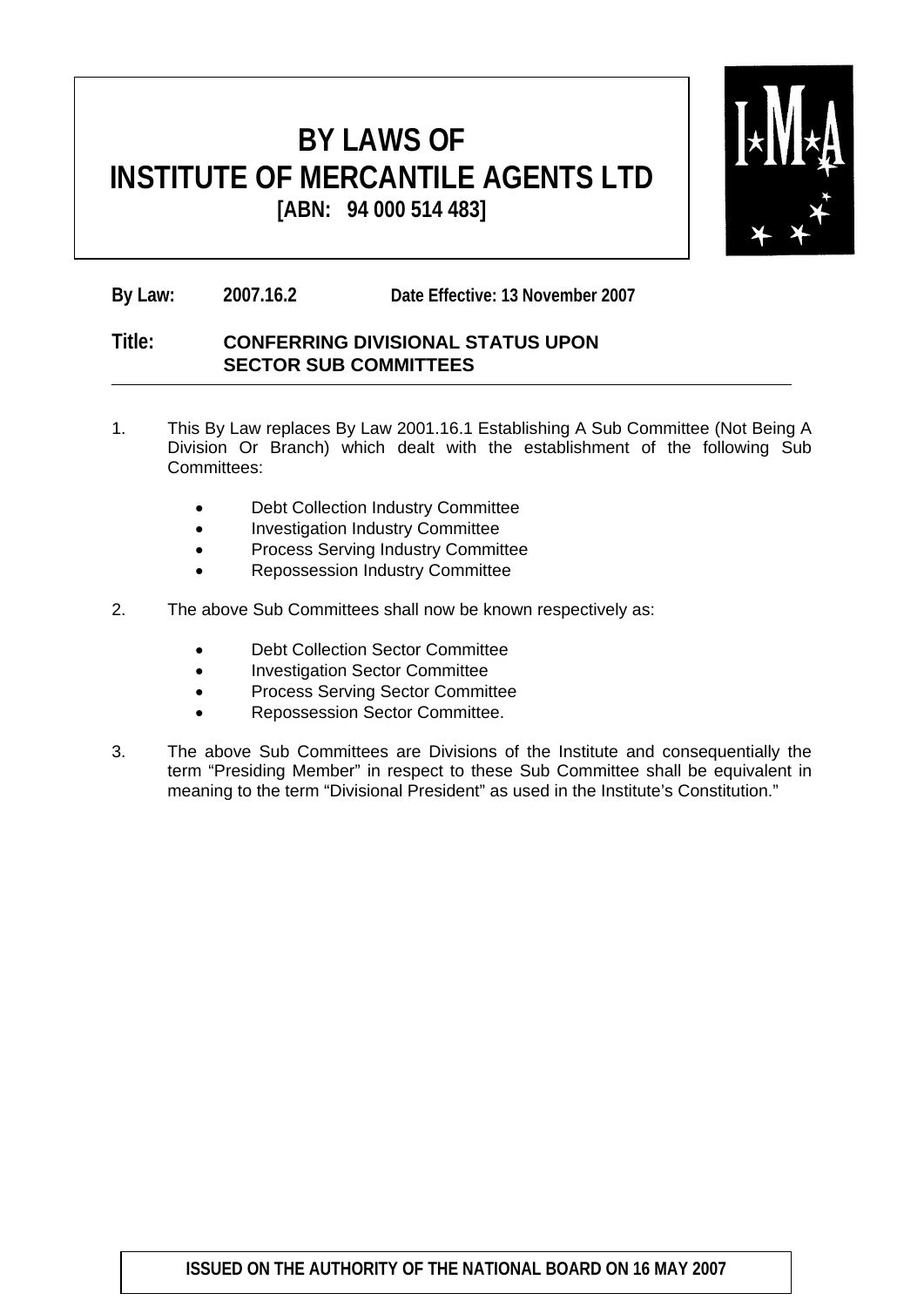

**By Law: 2008.21.1 Date Effective: 15 February 2008**

#### **Title: PROVISION OF MEMBERSHIP DETAILS TO SPONSORS & EXHIBITORS**

- 1. The Institute from time to time receives financial and other support from third parties sponsors, advertisers and/or exhibitors on commercial terms.
- 2. The reason such third parties provide financial and other support is in expectation of conducting business with members of the Institute.
- 3. The Institute may from time to time as part of the commercial arrangements with third parties provide details of its membership to allow the specific third party to communicate directly with members. The member details which may be provided by the Institute shall be limited to:
	- Business name of member
	- Principal contact person for member
	- Postal address of member
	- Telephone contacts for member (office, facsimile and mobile)
	- Email address
	- Services provided.
- 4. Members from time to time may elect not to be included in the member details provided by the Institute to third party sponsors, advertisers and/or exhibitors. In the event a member elects to not have his/her membership details distributed the member must provide such instructions to the Institute by email or in writing to the National Office and in doing so acknowledges he/she potentially may miss out on advice of special offers by the Institute's third party sponsors, advertisers and/or exhibitors.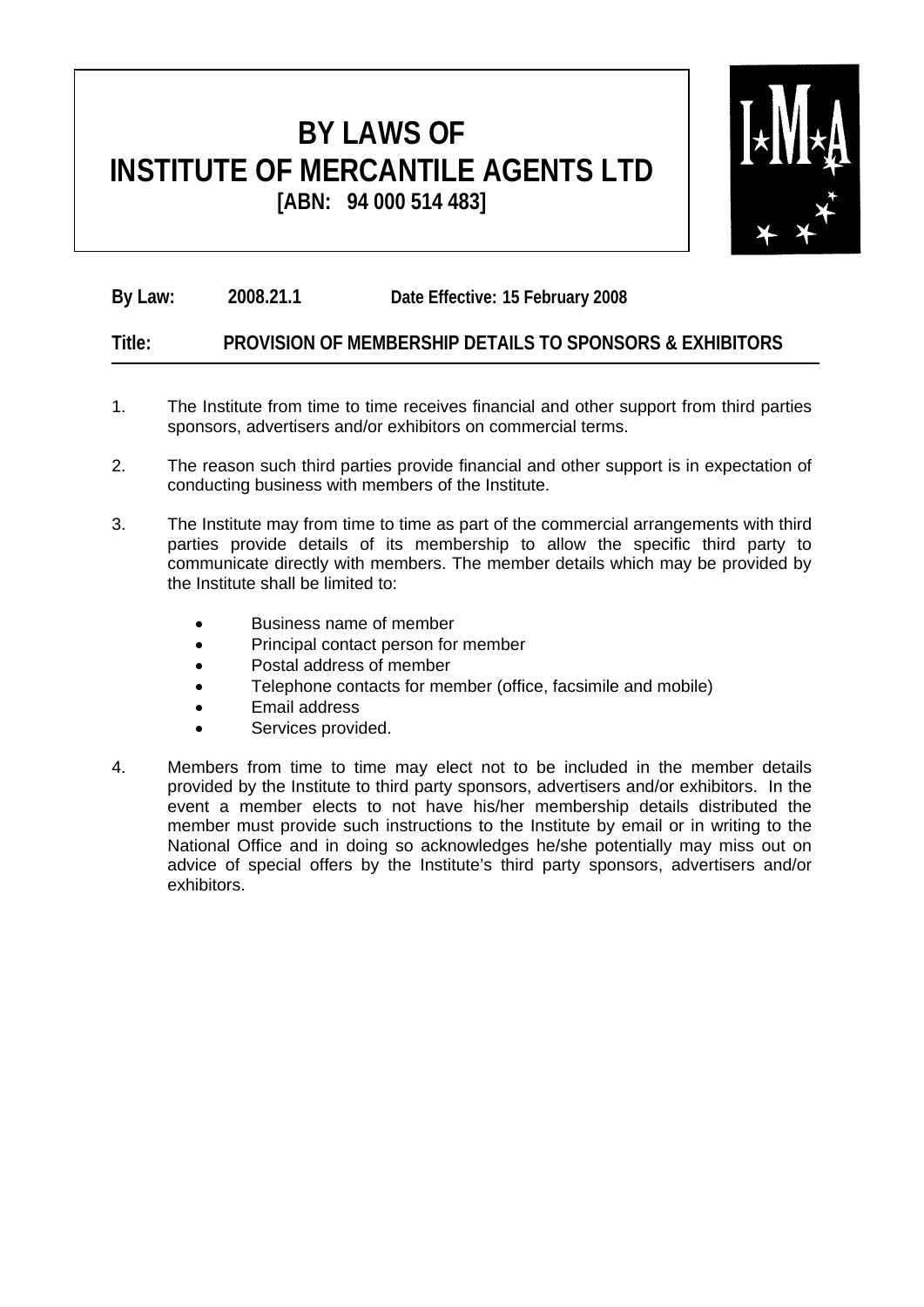

#### **By Law: 2008.22.1 Date Effective: 20 June 2008**

#### **Title: Sub categories of Membership Classes**

- 1. With reference to Part 3 of the IMA Constitution the following By Law is created to establish appropriate sub categories of the Membership Classes to better accommodate membership applications from individuals, sole traders, partnerships and corporations:
- 2. The category of "Ordinary Member" as defined under Part 3, clause 2(a) of the IMA Constitution shall consist of the following sub categories:

**Ordinary Member – being individuals** working with a mercantile agent (not a sole trader) **Ordinary Member – being sole traders, partnerships or corporations** operating as a mercantile agent in one state/territory only (ie having no offices beyond such state/territory & not advertising to undertake work beyond such state/territory) **Ordinary Membership - public company** including any wholly owned subsidiary of a public company

- 3. The category of "National Member" as defined Part 3, clause 2(b) of the IMA Constitution shall consist of
	- the following sub categories:

**National Membership** - sole traders, partnerships & corporations operating beyond one state/territory (i.e. either having offices located beyond one state/territory and/or advertising and/or undertaking management of work beyond one state/territory)

4. The category of "Affiliate Member" as defined Part 3, clause 2(c) of the IMA Constitution shall consist of the following sub categories:

**Affiliate Membership - individual connected to/working in an agency Affiliate Membership – individual working in a collection department of a business** not being a mercantile agency **Affiliate Membership - all others** including corporations, suppliers, exhibitors

5. The creation of such sub categories does not alter, infer or otherwise change any of the rights or privileges to the specific membership classes as set out in the IMA Constitution and By Laws.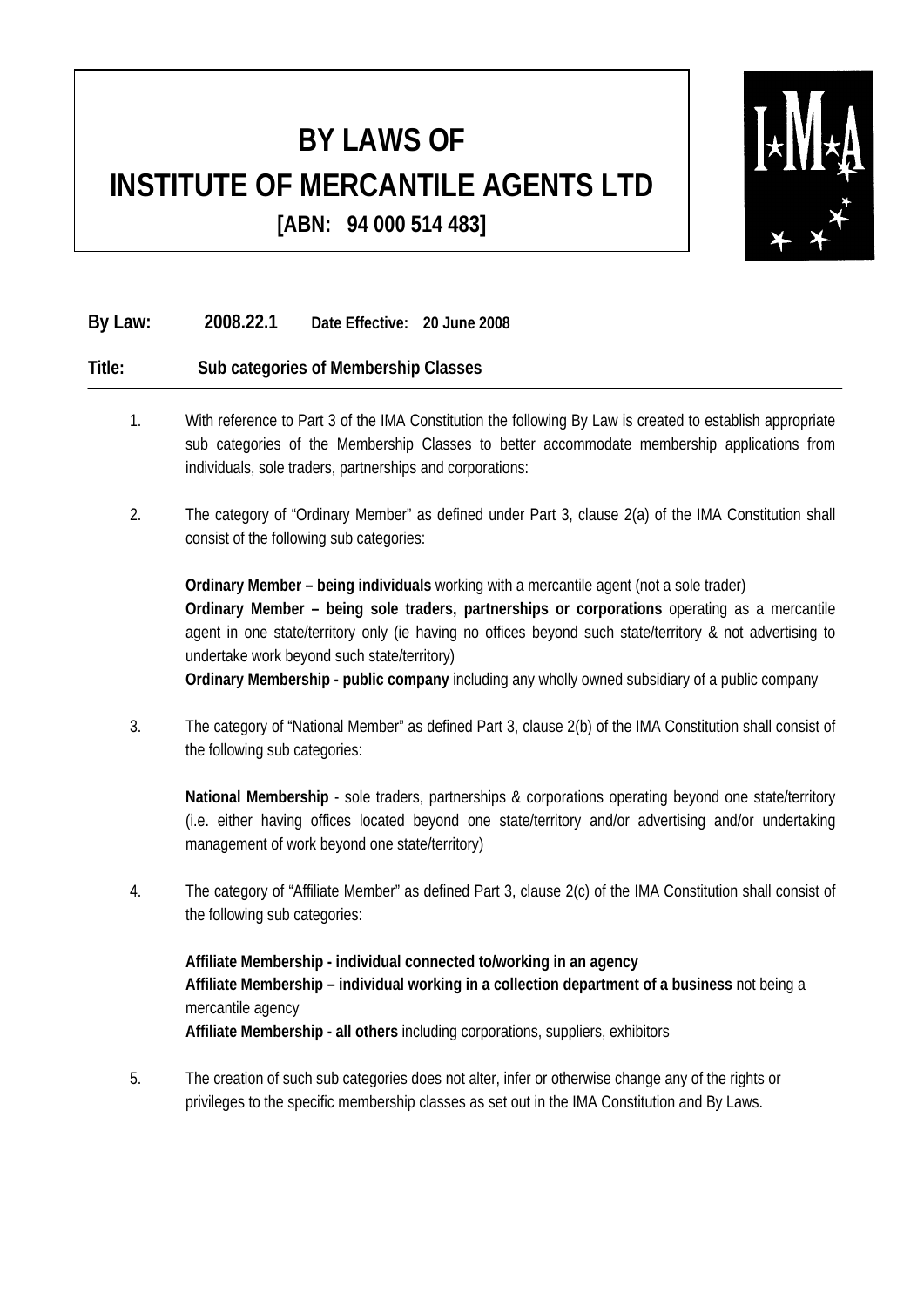

#### **By Law: 2011.23.1 Date Effective: 9 March 2011**

#### **Title: Approved Security Industry Association Compliance Service and Code of Conduct for Security Firms**

- 1. Pursuant to Part 5 (6) of the Institute's Constitution the National Board may from time to time make, amend or rescind such By-Laws, rules or regulations not inconsistent with the Constitution as appear to the National Board to be necessary or desirable for the proper management of the affairs of the Institute.
- 2. The Institute shall apply to the Queensland Office of Fair Trading to be an Approved Security Industry Association pursuant to the Queensland Security Providers Act, 1993 (the Act) and the Queensland Security Providers Regulation, 2008 (Regulation) to allow members holding a security firm licence pursuant to the Act and Regulation to elect for the IMA to provide services as an Approved Security Industry Association for the purposes of compliance to the obligations of such licence.
- 3. The Institute shall offer its services as an Approved Security Industry Association Compliance Service to members on such terms and conditions as the National Board determines from time to time.
- 4. A member as a condition of membership of the Institute agrees to be bound by the Institute's By-Laws, Code of Conduct and Code of Ethics in force from time to time. In addition to such obligations, those members who elect for the IMA to provide services as an Approved Security Industry Association for the purposes of compliance to the obligations of a licence pursuant to the Act and Regulation shall also be bound by the attached Code of Conduct for Security Firms.